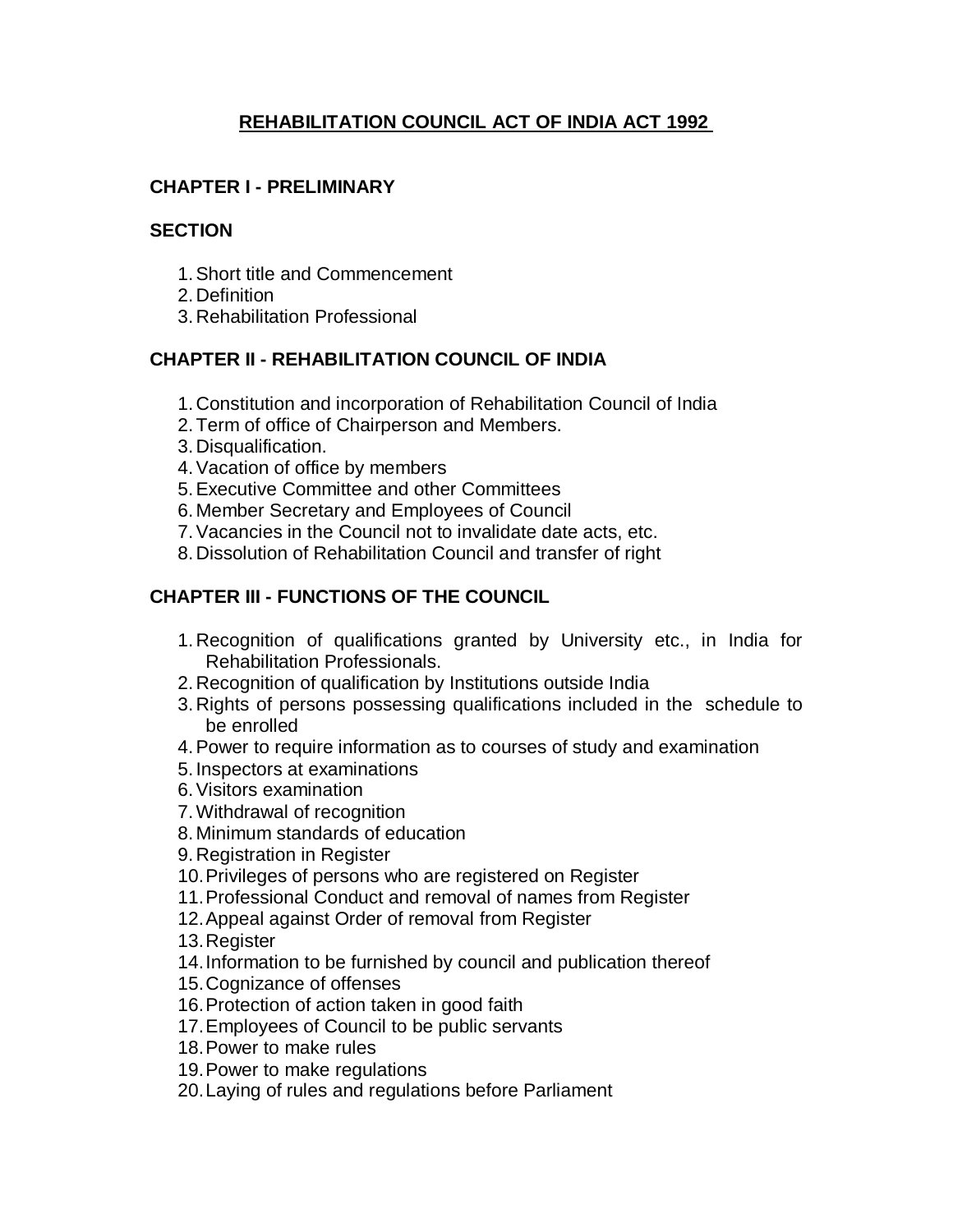## **THE SCHEDULE THE REHABILITATION COUNCIL OF INDIA ACT 1992**

No. 34 of 1992 (1st September, 1992)

An Act to provide for the constitution of Rehabilitation Council of India for regulating the training of rehabilitation professionals and the maintenance of a Central Rehabilitation Register and for Matters connected therewith or incidental thereto.

Be it enacted by Parliament in the Forty-third Year of the Republic of India as follows:-

## **CHAPTER I - PARLIAMENTARY**

#### **Short title and Commencement**

This Act may be called the Rehabilitation Council of India Act,1992 It shall come into force on such date as the Central Government may, by notification in the Official Gazette, appoint.

### **Definition**

In this Act, unless the context otherwise requires,-

- 1."Chairperson" means the Chairperson of the Council appointed under sub-section (3) section 3;
- 2."Council" means the Rehabilitation Council of India constituted under section 3;
- 3."handicapped" means a person
	- o visually handicapped;
	- o hearing handicapped ;
	- o suffering from locomotor disability; or
	- o suffering from mental retardation;
- 4."hearing handicapped" means with hearing impairment of 70 decibels and above, in better ear or total loss of hearing in both ears;
- 5."locomotor disability" means a person's inability to execute distinctive activities associated with moving, both himself and objects from place to place and such inability resulting from affliction of either bones joints muscles or nerves;
- 6."member" means a member appointed under sub-section (3) of section 3 and includes the Chairperson;
- 7."Member-Secretary" means the Member-Secretary appointed under subsection (1) of section 8;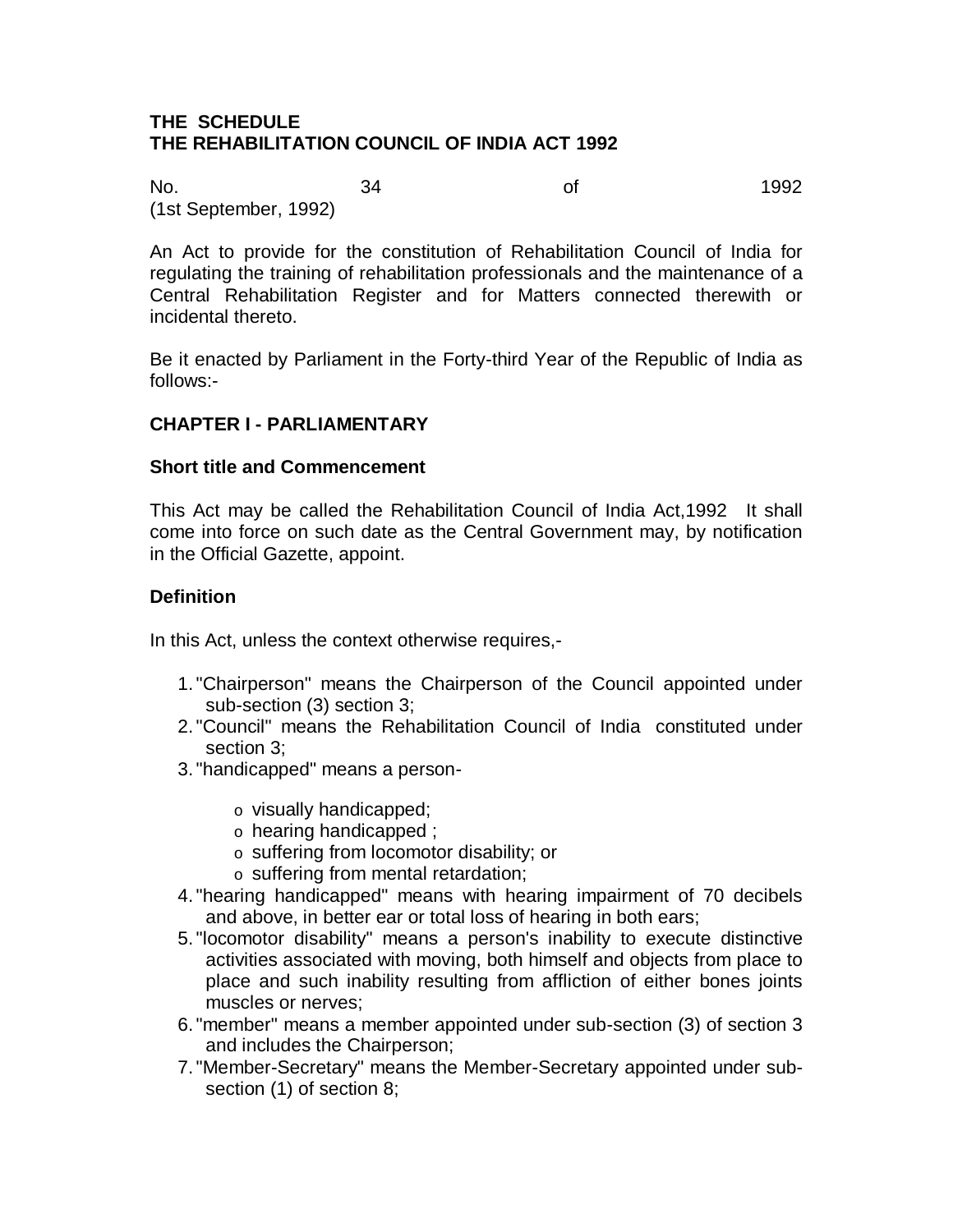- 8."mental retardation" means a condition of arrested or incomplete development of mind of person which is specially characterized by subnormality of intelligence;
- 9."notification means" a notification published in the Official Gazette;
- 10."prescribed" means prescribed by regulation;
- 11."recognized rehabilitation qualifications" means any of the qualifications included in the Schedule;
- 12."Register" means the Central Rehabilitation Register maintained under sub-section (1) of section 23;
- 13."regulation" means regulation made under the Act; **"rehabilitation professional" means-**
	- 1. audiologists and speech therapists; clinical psychologists;
	- 2. hearing aid and ear mould technicians;
	- 3.rehabilitation engineers and technicians;
	- 4. special teachers for educating and training the handicapped;
	- 5. vocational counselors, employment officers and placement officers dealing with handicapped;
	- 6. multi-purpose rehabilitation therapists, technicians; or
	- 7. such other category of professionals as the Central Government may, in consultation with the Council, notify from time to time;
- 14."visually handicapped" means a persons who suffers from any of the following conditions namely -
- 1. total absence of sight;
- 2. visual acquity not exceeding 6/60 or 20/200(snellen) in the better eye with the correcting lenses; or
- 3. limitation of the field of vision subtending and angle of degree or worse.

Any reference in this Act to any enactment or any provision thereof shall, in relation to an area in which such enactment or such provision is not in force, be construed as a reference to the corresponding law or the relevant provision of the corresponding law is any in force is that area.

## **CHAPTER II - The Rehabilitation Council of India**

### **Constitution and incorporation of Rehabilitation Council of India**

With effect from such date as the Central Government may, by notification, appoint in this behalf, there shall be constituted for the purposes of this Act a Council to be called the Rehabilitation Council of India.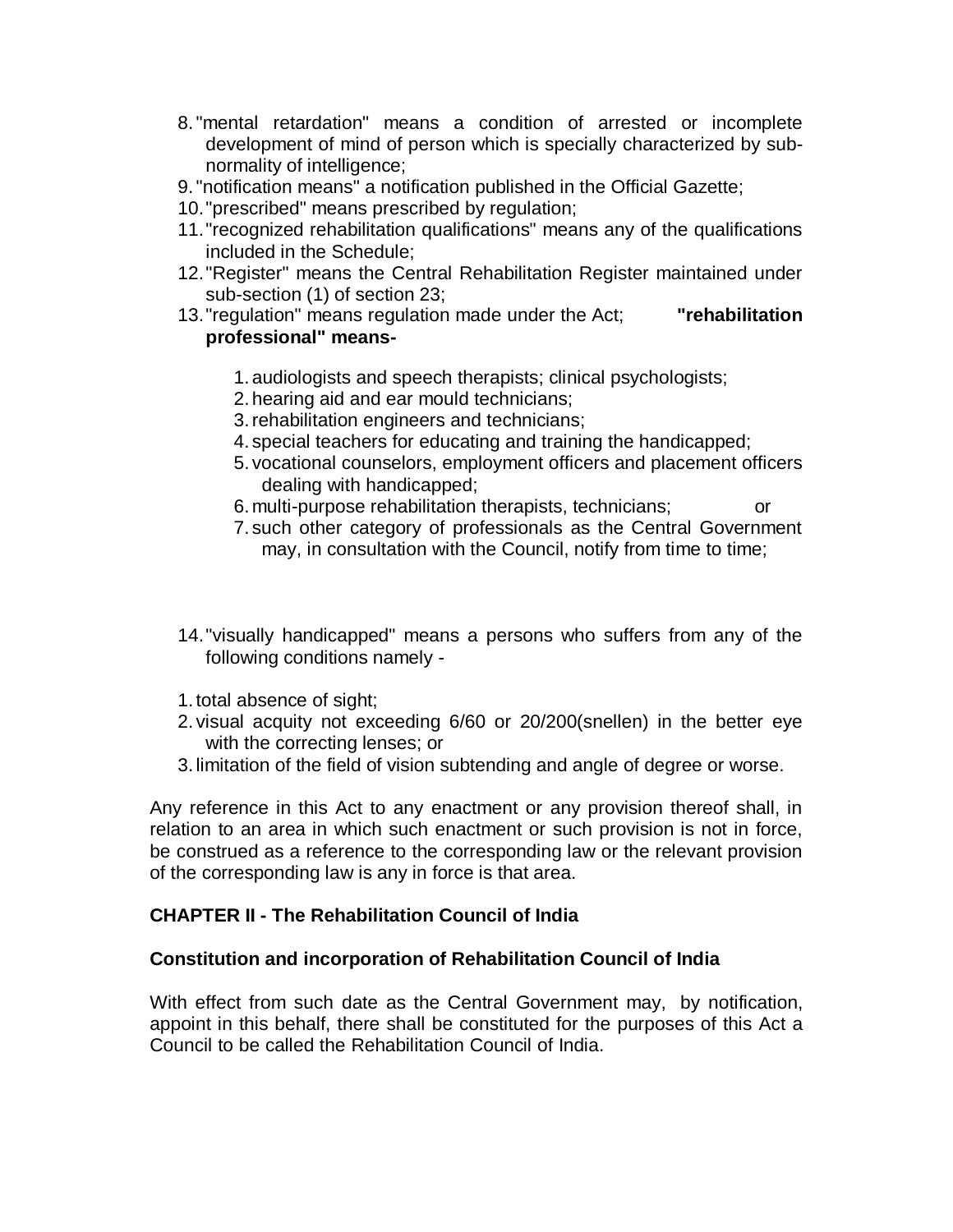The Council shall be a body corporate by the name aforesaid, having perpetual succession and a common seal, with power, subject to the provisions of this Act, to acquire, hold and dispose of property both movable and immovable and to contact and shall by the said name sue and be sued

The Council shall consist of the following members, namely:-

- 1. a Chairperson, from amongst the persons having experience in social work or rehabilitation, to be appointed by the Central Govt.;
- 2. three members to be appointed by the Central Government to represent respectively the Ministers of the Central Government dealing with
	- o Welfare
	- o Health and
	- o Finance
- 3. one member to be appointed by the Central Government to represent the University Grants Commission;
- 4. one member to be appointed by the Central Government to represent the Directors General of Indian Council of Medical Research;
- 5. two members to be appointed by the Central Government to represent the Ministry or department of the States or the Union territories dealing with Social Welfare by rotation in alphabetical order.
- 6. such number of members not exceeding six as many be appointed by the Central Government from amongst the rehabilitation professionals representatives working in voluntary organization;
- 7. such number of members not exceeding six as many be appointed by the Central Government from amongst the medical practitioners enrolled under the Indian Medical Council Act 1956 and engaged in rehabilitation of the handicapped;
- 8.Three members of Parliament of whom two shall be elected by the house of the People and one by the Council of States;
	- 1. such number of members not exceeding three as may be nominated by the Central Government from amongst the social workers who are actively engaged in assisting the disabled;
	- 2.The Members-Secretary ex-officio
- 9.The office of member of the board all not disqualify its holder for being chosen as, or for being a Member of either House of Parliament

## **Term of office of Chairperson and Members**

The Chairperson or a member shall hold a office for a term of two years from the date of his appointment or until his successor shall have been duly appointed whichever is longer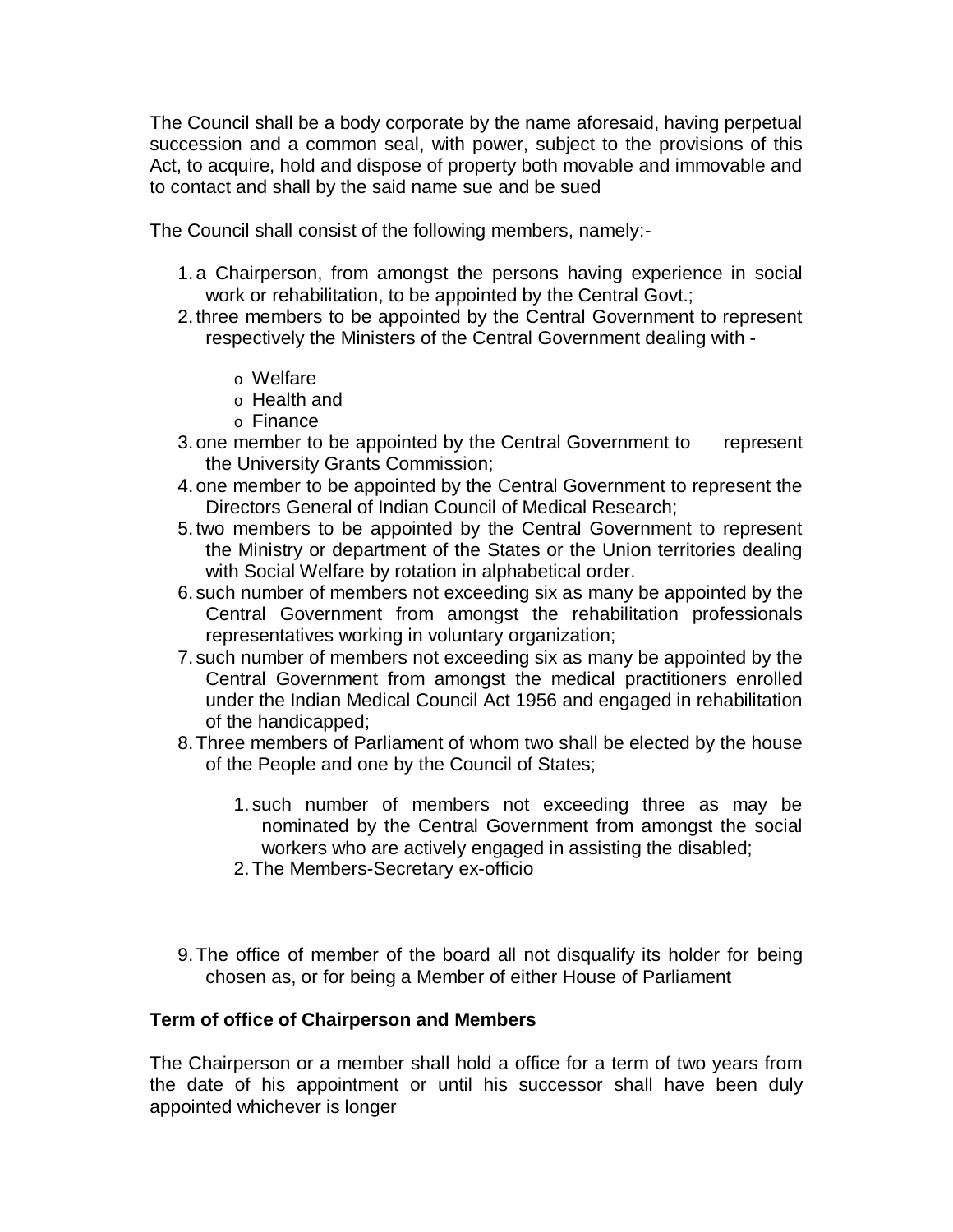A casual vacancy in the Council shall be filled in accordance with the provisions of sections 3 and the person so appointed shall hold office only for the remainder of the term for which the member in whose place he was appointed would have held that office

The Council shall meet at least once in each year at such time and place as may be appointed by the Council and shall observe such rules of procedure in the transaction of business at a meeting as may be presented

The Chairperson or, if for any reason, he is unable to attend the meeting of the council, any member elected by the members present from amongst themselves at the meeting shall preside at the meeting

### **Disqualification**

All questions which come up before any meeting of the Council shall be decided by a majority of votes of the members present and voting and in the event of an equality of votes, the Chairperson, or in his absence, the person presiding shall have a second or casting vote

No. Person shall be a member if he-

- 1. is, or become of unsound mind or is so declared by a competent court; or
- 2. is, or has been, convicted of any offence which, in the opinion of the Central Government, involves moral turpitude; or
- 3. is, or at any time has been adjudicated as insolvent

## **Vacation of office by members**

If a member-

- 1. becomes subject to any of the disqualification mentioned in by members section 5; or
- 2. is absent without excuse, sufficient in the opinion of the council from three consecutive meeting of the Council; or
- 3. ceases to be enrolled on the Indian Medical Register in the case of a member referred to in clause (g) of sub-section (3) of section 3;

### **Executive Committee and other Committees**

The Council shall constitute from amongst its members an Executive Committee and such other committee for general or special purposes as the Council deems necessary to carry out the purposes of this Act.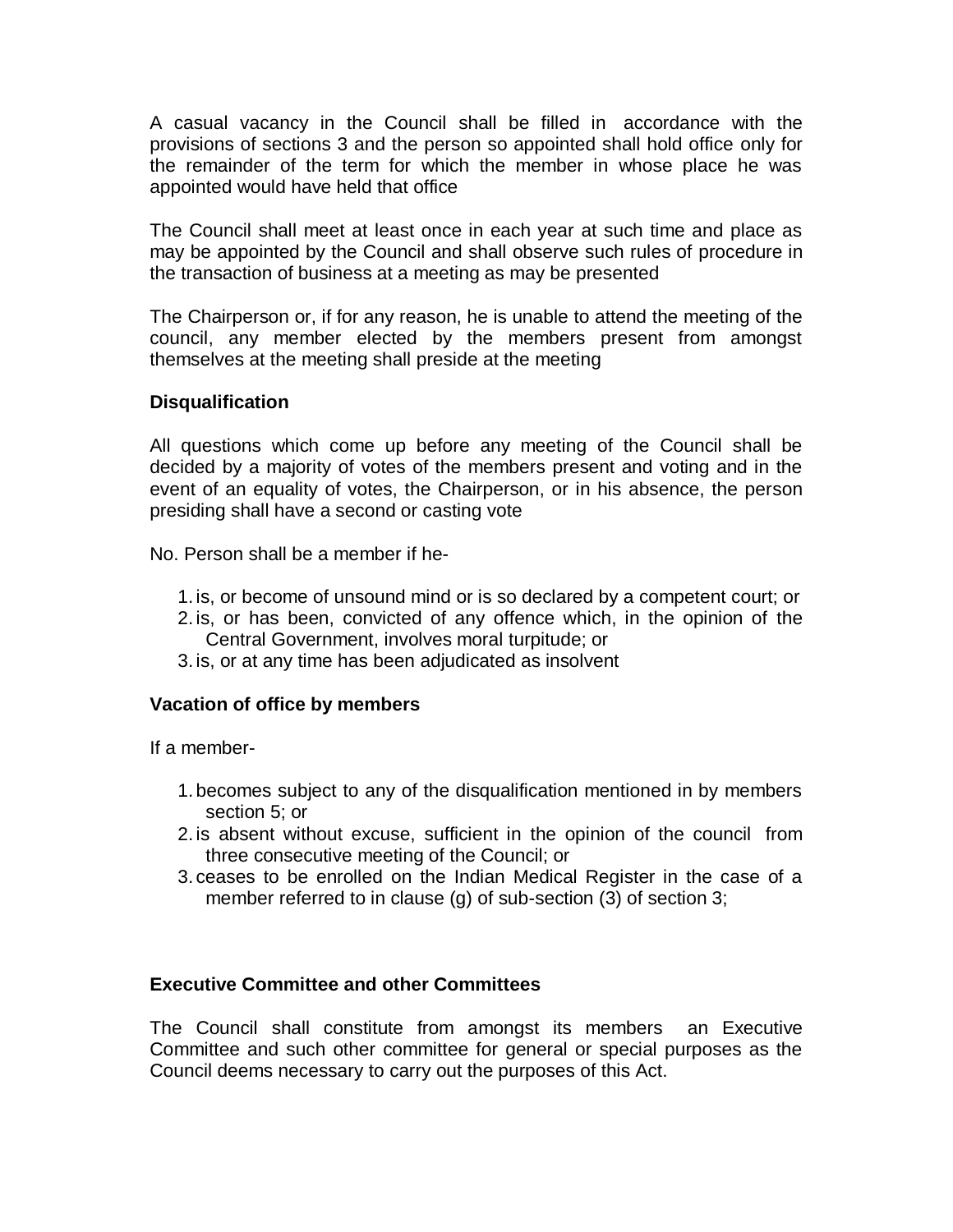The Executive Committee shall consist of the Chairperson who

shall be member who shall be nominated by the Council from amongst its members.

The Chairperson shall be the Chairperson of the Executive Committee

In addition to the powers and duties conferred and imposed upon it by this Act, the Executive Committee or any other Committee shall exercise and discharge such powers and duties as the Council may confer or impose upon it by any regulations which may be made in this behalf

### **Member Secretary and Employees of Council**

The Central Government shall appoint the Member-Secretary of the Member Council to exercise such powers and perform such duties under the direction of the Council as may be prescribed or as may be delegated to him by the **Chairperson** 

The Council shall, with the previous sanction of the Central Government employ such officers and other employees as it deems necessary to carry out the purpose of this Act

The Council shall, with the previous sanction of the Central Government fix the allowances to be paid to the Chairperson and other members and determine the conditions of services of the Member-Secretary, officers and other employees of the Council.

#### **Vacancies in the Council not to invalidate date acts, etc.**

No act or proceeding of the Council or any committee thereof shall Vacancies in the be called in question on the ground merely of the existence of any council or a committee thereof as the case may be.

### **Dissolution of Rehabilitation Council and transfer of right**

On and from the date of the constitution of the Council, the Rehabilitation Council shall stand dissolved and on such dissolution:-

- 1. all properties and assets, movable and immovable, of or belonging Council and to, the Rehabilitation Council shall vest in the Council.
- 2. all the rights and liabilities of the Rehabilitation Council shall be transferred to, and be the rights and liabilities of, the Council;
- 3.without prejudice to the provision of clause (b) all liabilities incurred all contracts entered into and all matters and things engaged to be done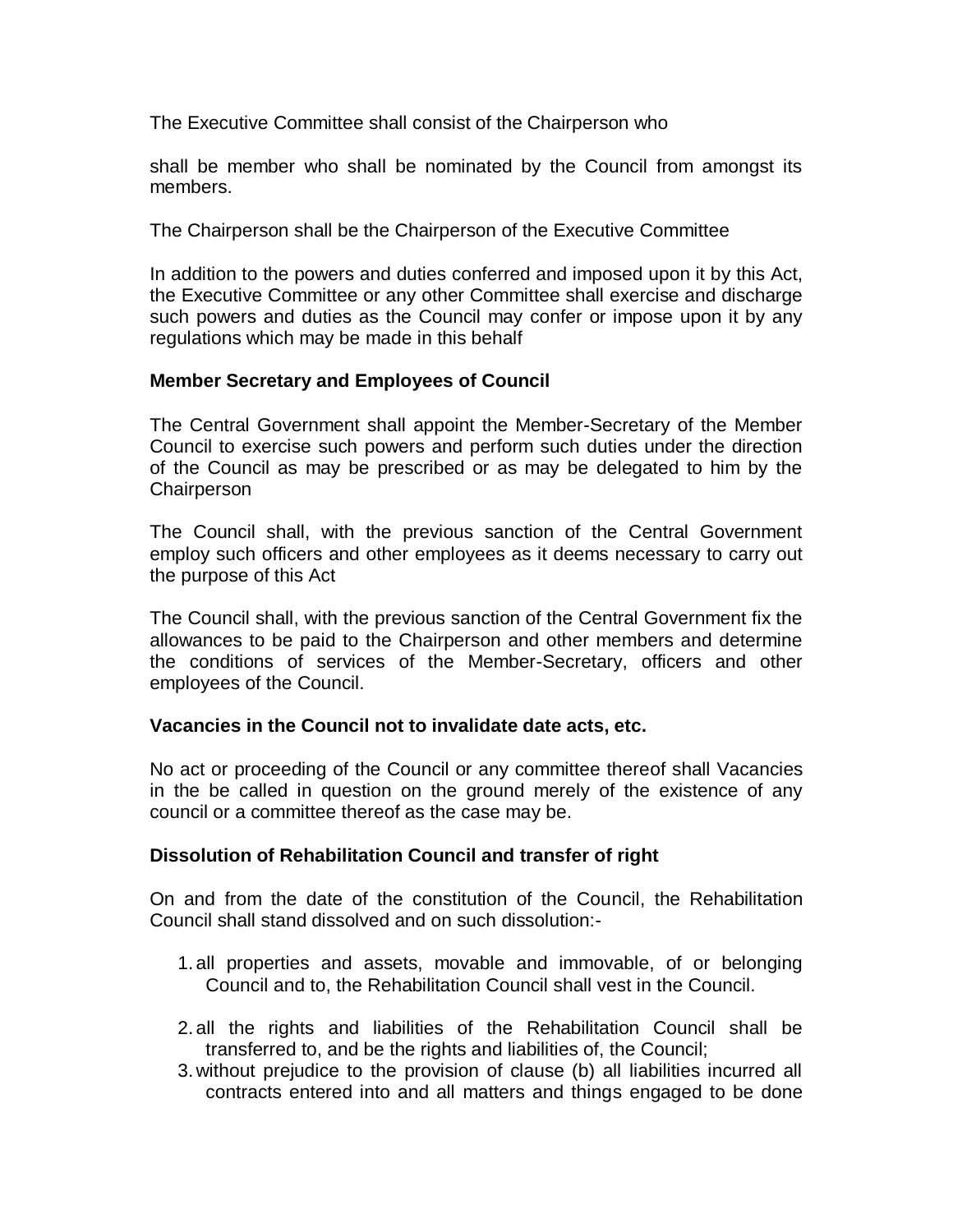by, with or for the Rehabilitation Council immediately before the date, for or in connection with the purposes of the said rehabilitation Council shall be deemed to have been incurred, entered into, or engaged to be done by, with or for, the Council;

- 4. all sums of money due to the Rehabilitation Council immediately before that date shall be deemed to be due to the Council;
- 5. all suits and other legal proceedings instituted or which could have been instiuted by or against the Rehabilitation Council immediately before that date may be continued or may be instituted by or against the Council; and
- 6. every employee holding any office under the rehabilitation Council immediately before that date shall hold his office in the Council by the same tenure and upon the same terms and conditions of service as respects remuneration, leave provident fund retirement and other terminal benefits as he would have held such office as if the Council had not been constituted and shall continue to do so as an employee of the Council or until the expiry of a period of six months from the date of such employee opts not to be the employee of the Council within such period.

Notwithstanding anything contained in the Industrial Disputes Act, 1947 or any other law for the time being in force, absorption of any employee by the Council in its regular service under this section shall not entitle such employee to any compensation under that Act or other law and no such claim shall be entertained by any court, tribunal or other authority.

Explanation:-In this section "Rehabilitation Council" means the Rehabilitation Council a society and registered under the Societies Act, 1860 and functioning as such immediately before the constitution of the Council.

### **CHAPTER III - FUNCTIONS OF THE COUNCIL**

### **Recognition of qualifications granted by University etc., in India for Rehabilitation Professionals**

The qualification granted by any University or other institution in India which are included in the Schedule shall be recognized qualifications for rehabilitation professional

Any University or other institution which grants qualification for the rehabilitation professional not included in the schedule may apply to the Central Government to have any such qualification recognized and the Central Government after consulting the Council may by notification, amend the Schedule so as to include such qualification therein and any such notification may also direct that an entry shall be made in the last column of the schedule against such qualifications only when granted after a specified date.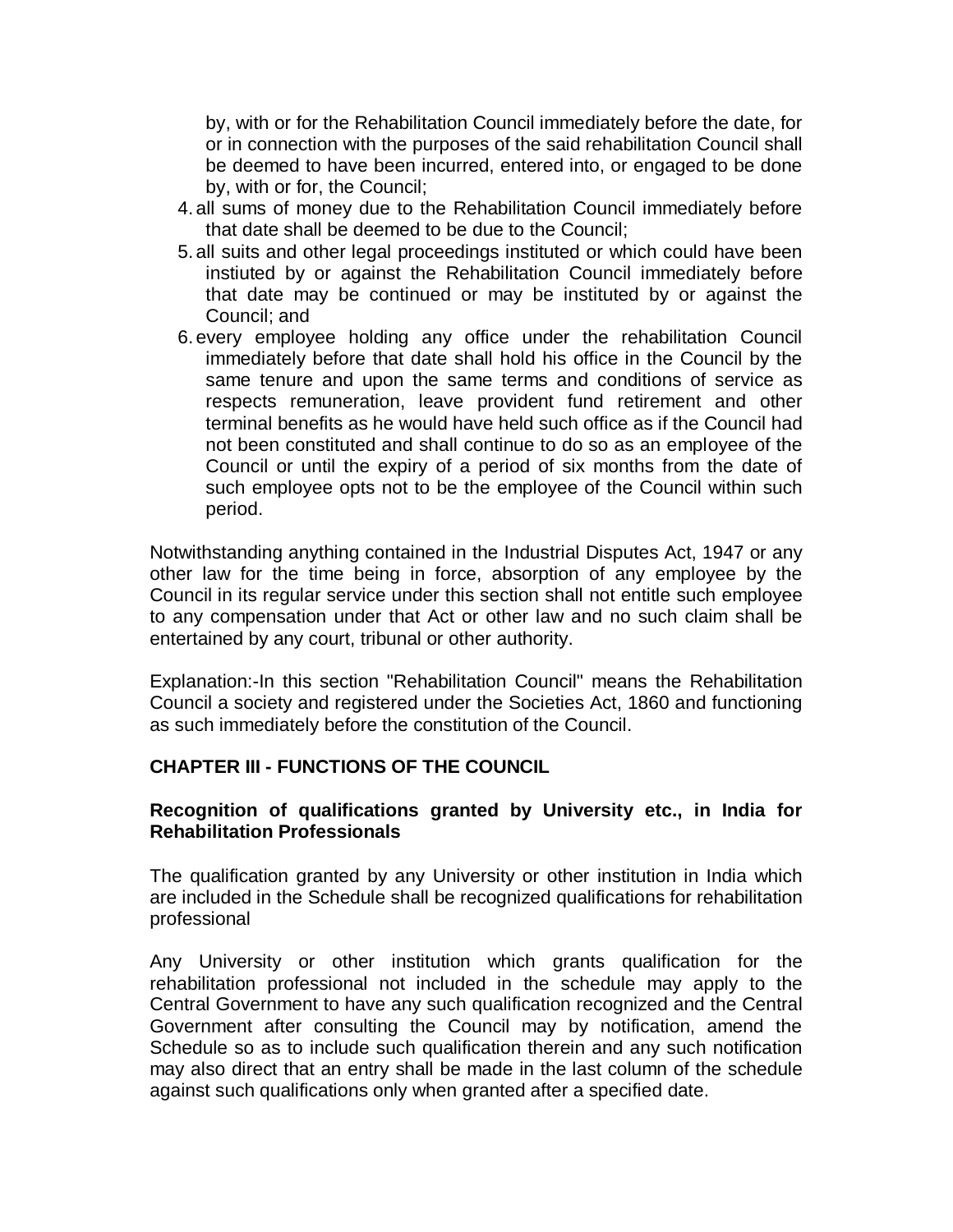## **Recognition of qualification by Institutions outside India**

12 The Council may enter into negotiation with the authority in any country outside India for settling of a scheme or reciprocity for the recognition of qualifications, and the pursuance of any such Scheme, the Central Government may, by notification amend the schedule so as to include therein any qualification which the Council has decided should be recognized and by such notification may also direct that an entry shall be made in the last column of the schedule declaring that it shall be the recognized qualification only when granted after a specified date.

#### **Rights of persons possessing qualifications included in the schedule to be enrolled**

Subject to the other provisions contained in this Act, any

qualification included in the Schedule shall be sufficient qualifications for enrolment on the Register.

No person, other than the rehabilitation professional who process a recognized rehabilitation qualification and is enrolled in the Register-

- 1. shall hold office as rehabilitation professional or any such office(by whatever designation called) in Government or in any institution maintained by a local or other authority;
- 2. shall practice as rehabilitation professional anywhere in India;
- 3. shall be entitled to sign or authenticate any certificate required by any law to be signed or authenticated by a rehabilitation professional
- 4. shall be entitled to give any evidence in any court as an expert under section 45 of the Indian Evidence Act, 1872 in any matter relating to the handicapped:

Provided that if a person possesses the recognized rehabilitation

professional qualification on the date of commencement of this Act, he shall be deemed to be an enrolled rehabilitation professional for a period of six months from such commencement, and if he has made an application for enrolment on the Register within said period for six months, till such application is disposed of.

Any person who acts in contravention of any provision of subsection (2) shall be punished with imprisonment for a term which may extend to one year or with fine which may extend to one thousand rupees or with both

### **Power to require information as to courses of study and examination**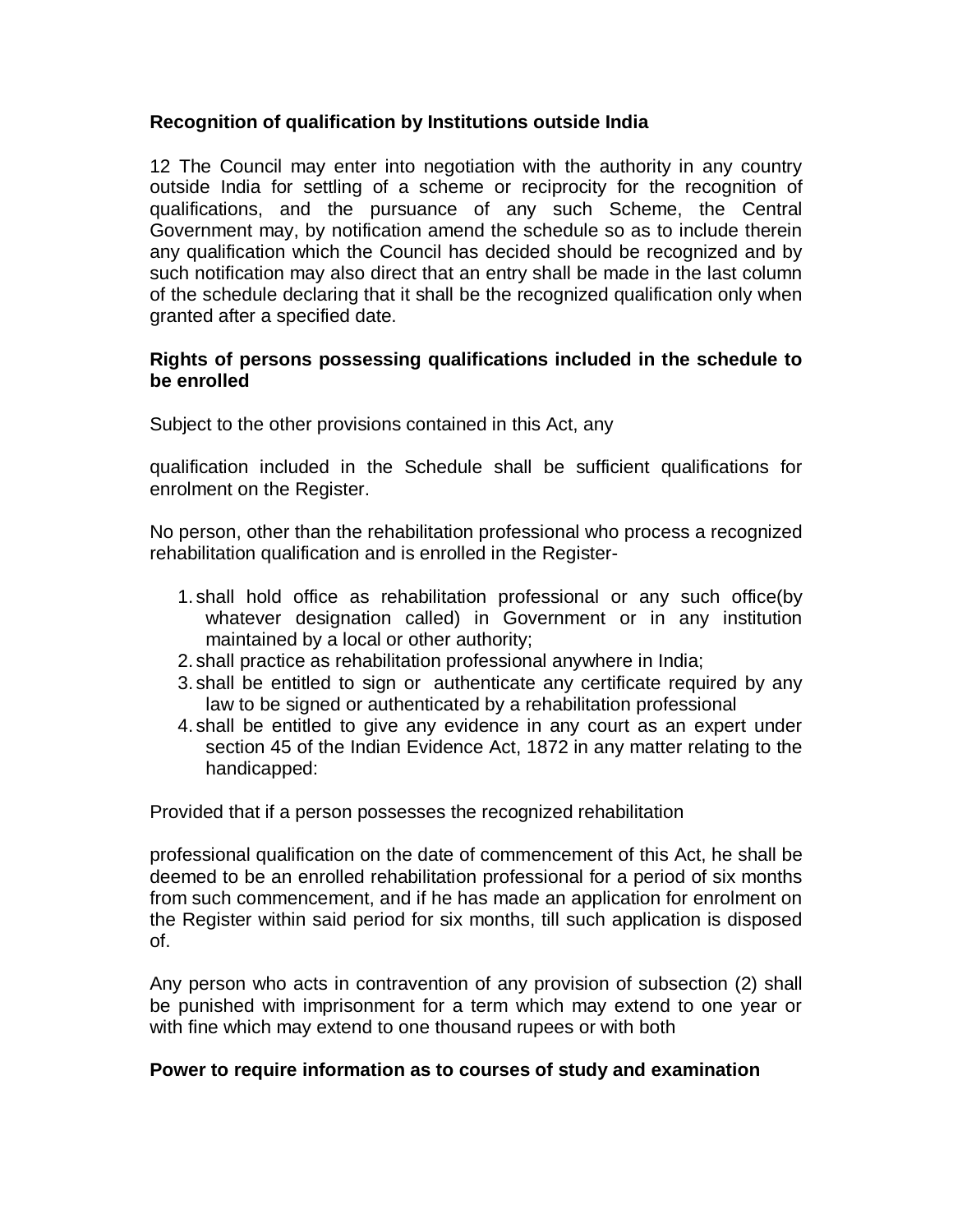Every university or institution in India which grants a recognized qualification shall furnish such information as the Council may from time to time, require as to the courses of study and examinations to be undergone in order to obtain such qualification, as to the ages at which such courses of study and examinations are required to be undergone and such qualification is conferred and generally as to the requisites for obtaining such qualification

#### **Inspectors at examinations**

The Council shall appoint such member of Inspector as it may deem requisite to inspect any University or Institution where education for practicing as rehabilitation professional is given or to attend any examination held by any University or Institution for the purpose of recommending to the Central Government recognition of qualifications granted by that University or Institution as recognized rehabilitation qualifications.

The Inspectors appointed under sub-section (1) shall not interfere with the conduct of any training or examination but shall report to the Council on the adequacy of the standards of education including staff, equipment, accommodation, training and other facilities prescribed for giving such education or of the sufficiency of every examination which they attend.

The Council shall forward a copy of the report of the Inspector under subsection (2) to the University or Institution concerned and shall also forward a copy, with the remarks of the University or the Institution thereon, to the Central Government.

### **Visitors examination**

The Council may appoint such number Visitors as it may deem requisite to inspect any University or institution wherein education for rehabilitation professional is given or attend any examination for the purpose of granting recognized rehabilitation qualifications.

Any persons whether he is a member of the Council or not,may be appointed as a visitor under sub-section (1) but a person who is appointed as an Inspector under sub-section (1) of section 15 for any inspection or examination shall not be appointed as a Visitor for the same inspection or examination.

The Visitor shall not interfere with the conduct of any training or examination but shall report to the Chairperson on the adequacy of the standards of education including staff, equipment, accommodation, training and other facilities prescribed for giving education to the rehabilitation professionals or on sufficiency of every examination which they attend.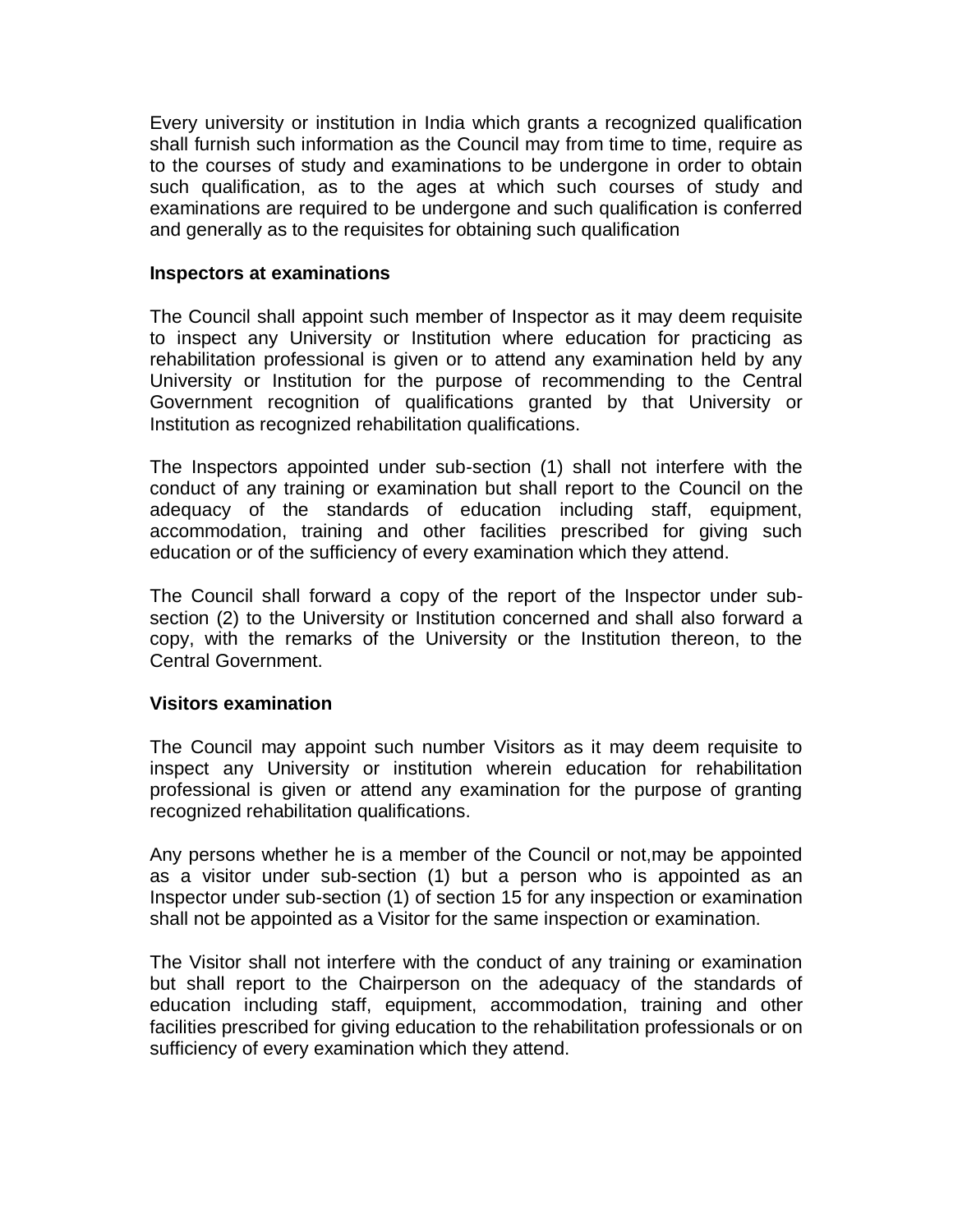The report of a Visitor shall be treated as confidential unless in any particular case the Chairperson otherwise, directs;

Provided that if the Central Government requires a copy of the report of a Visitor the Council shall furnish the Same

### **Withdrawal of recognition**

When upon report by the Inspector or the Visitor it appears to the Council:-

- 1. that the courses of study and examination to be undergone in or the proficiency required from candidates at any examination held by any University or institution, or
- 2. that the staff, equipment, accommodation training and other facilities for instruction and training provided in such University or institution do not conform to the standard prescribed by the Council, the Council shall make representation to that effect to the Central Government

After considering such representation the Central Government may send it to the University or institution with an intimation of the period within which the University or institution may submit its explanation to that Government

On the receipt of the explanation or where no explanation is submitted within the period fixed then, on the expiry of that period, the Central Government after making such further inquiry if any, as it may think fit, may, by notification, direct that an entry shall be made in the schedule against the said recognized rehabilitation qualification declaring that it shall be the recognized rehabilitation qualification only when granted before a specified date or that the said recognized rehabilitation qualification if granted to students of a specified University or institution shall be recognized rehabilitation qualification only when granted before a specified date, or as the case may be that the said recognized rehabilitation qualification shall be recognized rehabilitation qualification in relation to a specified University or institution only when granted after a specified date.

### **Minimum standards of education**

The Council may prescribed the minimum standards of education required for granting recognized rehabilitation qualification by Universities or institutions in India.

## **Registration in Register**

The Member-Secretary of the Council may, on report of an application made by any person in the prescribed manner enter his name in the in Register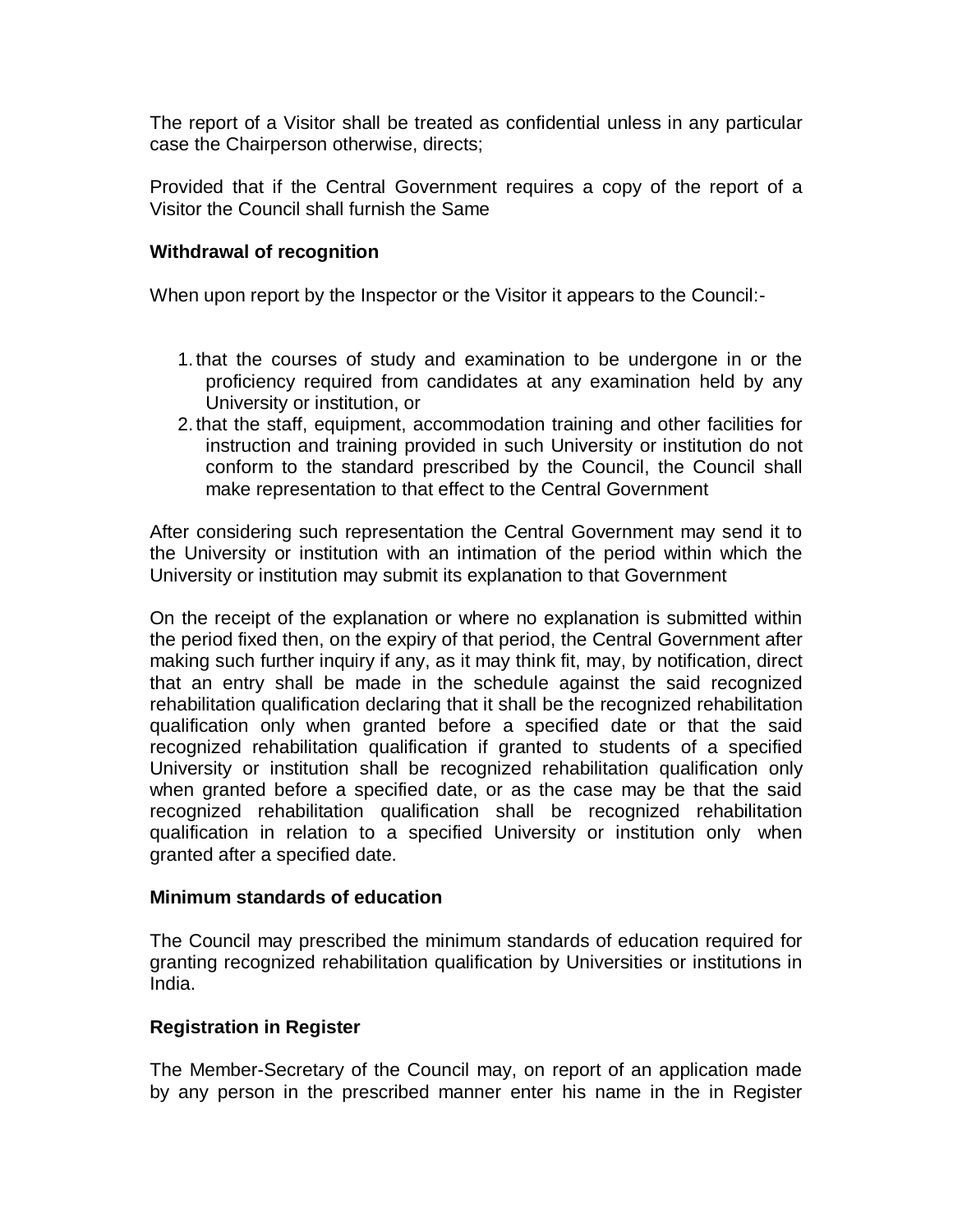provided that the Member-Secretary is satisfied that such person possess recognized rehabilitation qualification.

### **Privileges of persons who are registered on Register**

Subject to the condition and restriction laid down in this Act

regarding engagement in the area of rehabilitation of the handicapped by person possessing the recognized rehabilitation qualifications, every person whose name is for the time being borne on the Register shall be entitled to practice as a rehabilitation professional in any part of India and to recover in due course of law in respect of such practice any expenses, charges is respect of medicaments or other appliances or any fees to which he may be entitled

#### **Professional Conduct and removal of names from Register**

The Council may prescribe standards of professional conduct and etiquette and a code of ethics for rehabilitation professionals.

Regulations made by the Council under sub-section (1) may specify which violation thereof shall constitute infamous conduct in any professional respect, that is to say, professional misconduct, and such provision shall have effect notwithstanding anything contained in any other law for the time being in force.

The Council may order that the name of any person shall be removed from the Register where it is satisfied, after giving that person a reasonable opportunity of being heard and after such further inquiry, if any as it may deem fit to make -

- 1. that his name has been entered in the Register by error or on account of misrepresentation or suppression of a material fact;
- 2. that he has convicted of any offence or has been guilty of any infamous conduct in any professional respect, or has violated the standard of professional conduct and etiquette or the code of ethics prescribed under sub-section (1) which, in the opinion of the Council, renders him unfit to be kept in the Register

An order under sub-section (3) may direct that any person whose name is ordered to be removed from the Register shall be ineligible for registration under this Act either permanently or for such period of years as may be specified

#### **Appeal against Order of removal from Register**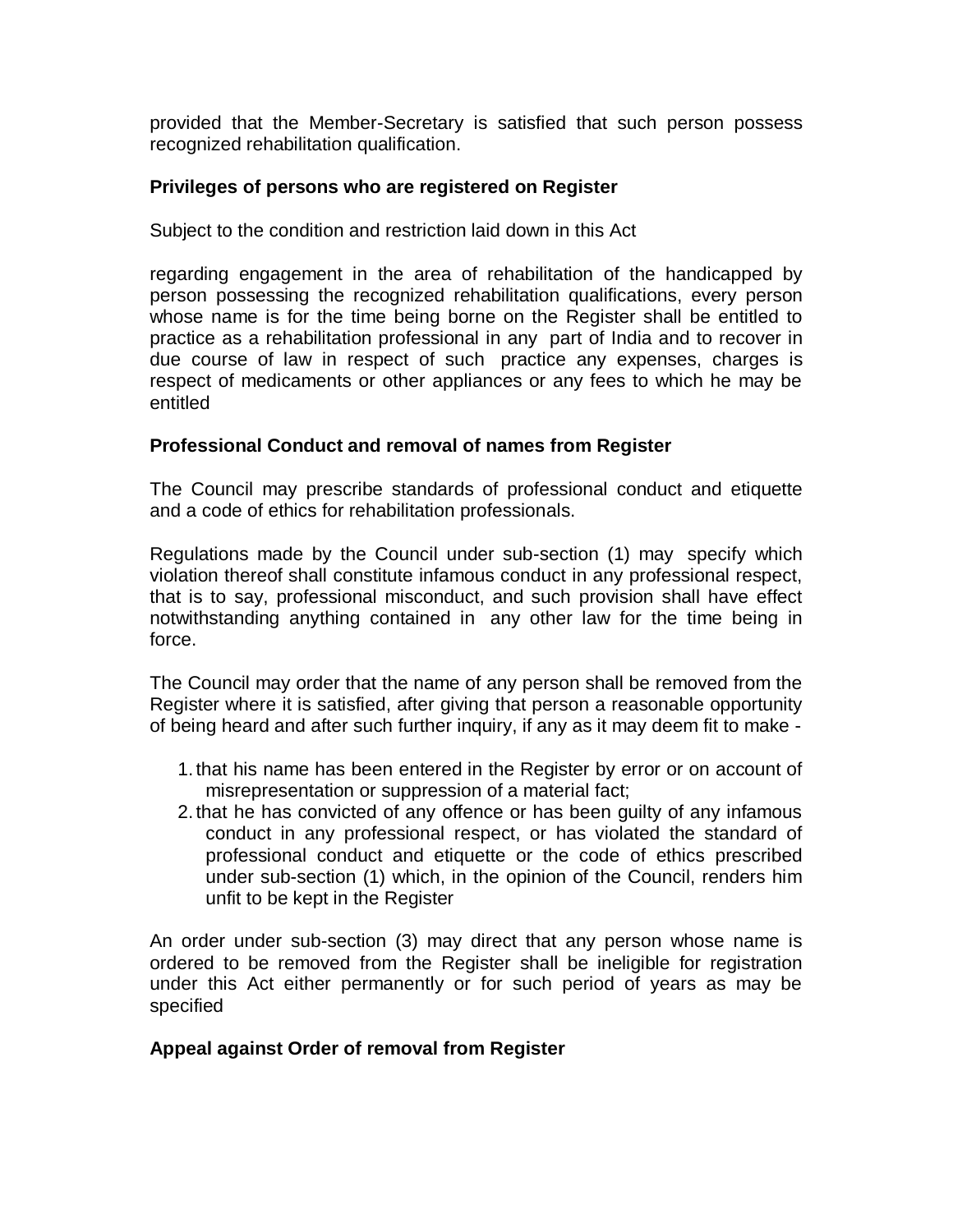Where the name of any person has been removed from the Register on any ground other than that he is not possessed of the requisite rehabilitation qualifications, he may appeal, in the prescribed manner and subject to such conditions, including conditions as to payment of a fee, as may be prescribed to the Central Government whose decision thereon shall be final.

No appeal under sub-section (1) shall be admitted if it is preferred after the expiry of a period of thirty days from the date of the order under sub-section (3) of section 21:

Provided that an appeal may be admitted after the expiry of the said period of thirty days if the appellant satisfies the Central Government that he had sufficient cause for not preferring the appeal within the said period

## **Register**

It shall be the duty of the Member-Secretary to keep and maintain the Register in accordance with the provision of this Act and any order made by the Council and from time to time to revise the Register and publish it in the Official Gazette.

The Register shall be deemed to be a public document within the meaning of the Indian Evidence Act 1872 and may be proved by a copy thereof.

### **Information to be furnished by council and publication thereof**

The Council shall furnish such reports copies of its minutes abstracts of its accounts and other information to the Central Government as that Government may require

The Central Government may publish in such manner as it may think fit, any report, copy abstract or other information furnished to it by the Council under this section or under section 16.

## **Cognizance of offenses**

Notwithstanding anything contained in the code of Criminal procedure 1973, no court shall take cognizance of an offence punishable under this Act expect upon a complaint, in writing, made by any person authorised in this behalf by the Council

### **Protection of action taken in good faith**

No suit, prosecution or other legal proceeding shall lie against the Central Government, Council Chairperson, members, Member-Secretary or any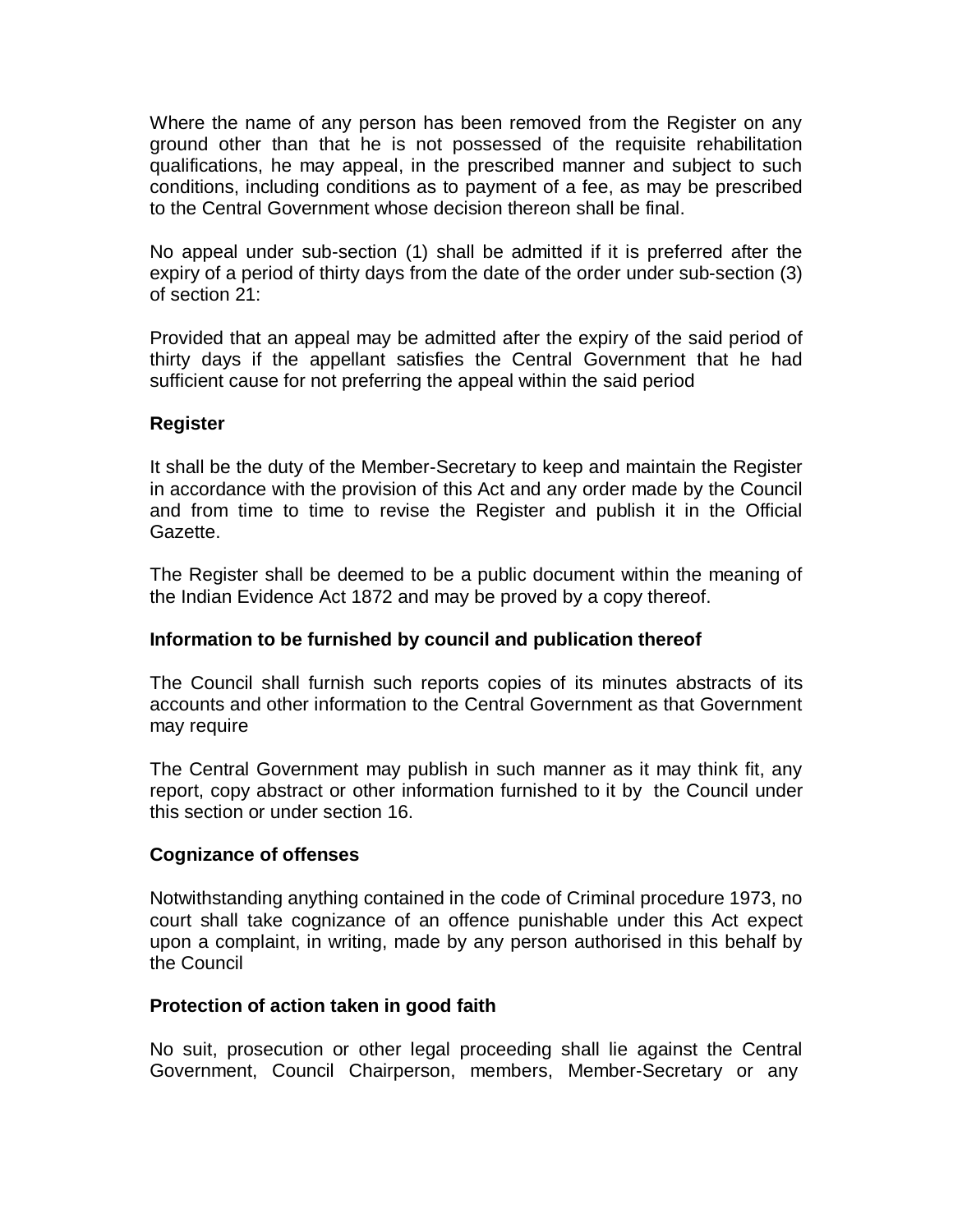officer or other employee of the Council for anything which is in good faith done or intended to be done under this Act.

#### **Employees of Council to be public servants**

The Chairperson members, Member-Secretary, officers and other employees of the Council shall, while acting or purporting to act in pursuance of the provisions of this Act or of any rule and regulation made thereunder be deemed to be public servants within the meaning of section 21 of the Indian Penal Code.

#### **Power to make rules**

The Central Government may, by notification, make rules to carry out the purposes of this Act.

#### **Power to make regulations**

The Council may, with the previous sanction of the Central Government, make, by notification, regulation generally to carry out the purpose of this Act, and without prejudice to the generality of the foregoing power, such regulations may provide for-

- 1. the management of the property of the council;
- 2. the maintenance and audit of the account of the council;
- 3. the resignation of members of the council;
- 4. the powers and duties of the Chairperson;
- 5. the rules of procedure in the transaction business under sub-section (3) of section 4;
- 6. the function of the Executive Committee and other committee constituted under section 7;
- 7. the powers and duties of the Member-Secretary under sub-section (1) of the section 8;
- 8. the qualification, appointment powers and duties of, and procedure to be followed by Inspectors and Visitors;
- 9. the courses and period of study or of training to be undertaken the subject of examination and standards of proficiency therein to be obtained in any university or any institution for grant of recognized rehabilitation qualification:
- 10.the standards of staff, equipment, accommodation, training and other facilities for study or training of the rehabilitation professionals;
- 11.the conduct of examination, qualification of examiners, and the condition of the admission to such examinations;
- 12.the standards of professional conduct and etiquette and code of ethics to be observed by rehabilitation professional under sub-section (1) of section 21;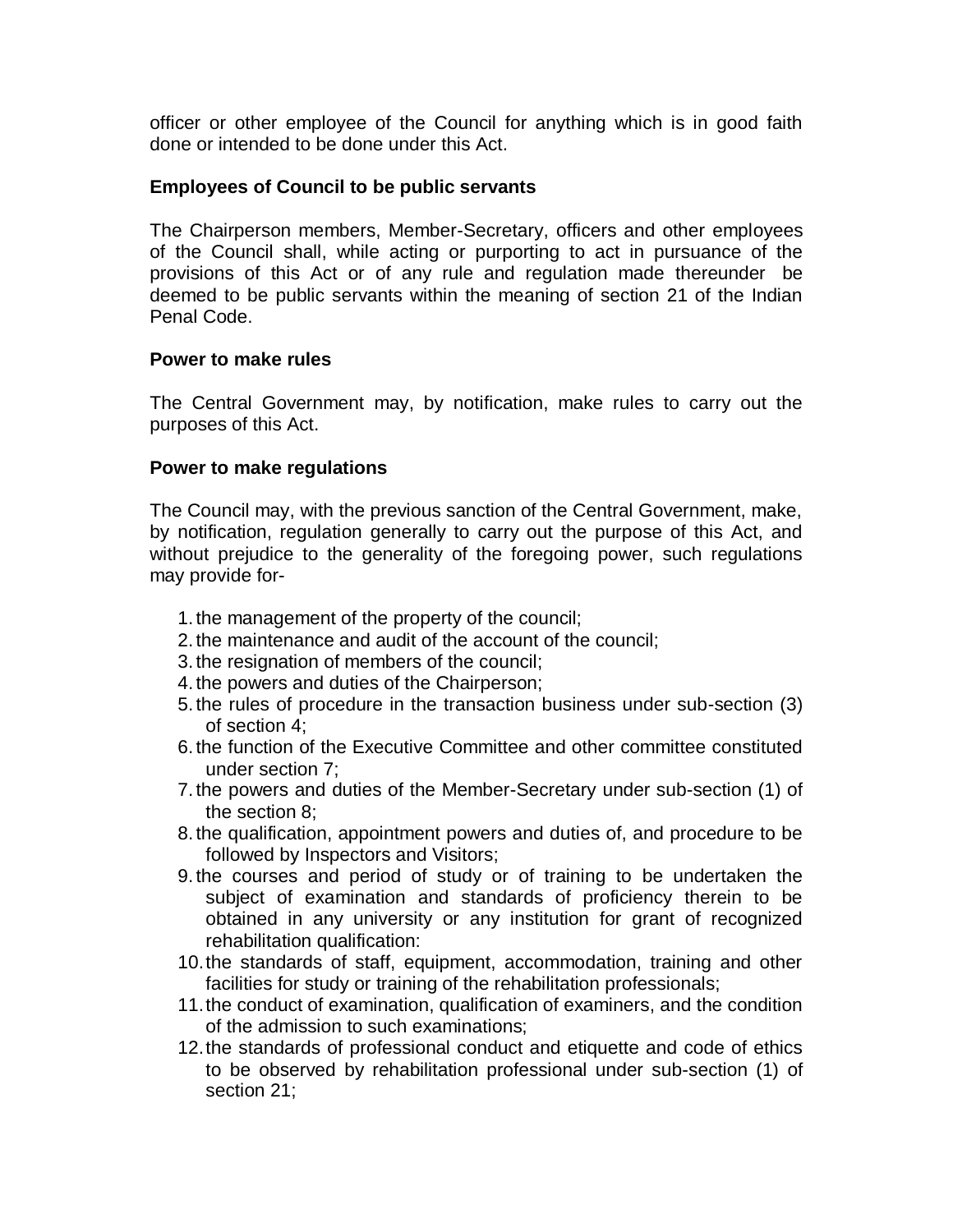- 13.the particulars to be stated, and proof of qualification to be given, in application for registration under this Act;
- 14.the manner in which and the condition subject to which an appeal may be preferred under sub-section (1) of section 22;
- 15.the fees to be paid on application and appeals under this Act;
- 16.any other matter which is to be, or may be, prescribed.

### **Laying of rules and regulations before Parliament**

3o Every rule and every regulation made under this Act shall be laid as soon as may be after it is made, before each House of Parliament, while it is in session for a total period of thirty days which may be comprised in one session or in two or more successive sessions and if, before the expiry of the session immediately following the session or the successive session aforesaid, both Houses agree in making any modification in the rule or regulation or both Houses agree that the rule or regulation should not be made, the rule or regulation shall thereafter have effect only in such modified from or be of no effect, as the case may be; so, however that any such modification or annulment shall be without prejudice to the validity of anything previously done under that rule or regulation.

THE SCHEDULE

(See Section II)

RECOGNIZED REHABILITATION QUALIFICATIONS GRANTED BY UNIVERSITIES FOR INSTITUTIONS IN INDIA

| University |   | Name of Course | qualification Remark |
|------------|---|----------------|----------------------|
|            | 2 | 3              |                      |

---------------------------------------------------------------------------

1:- Rehabilitation engineers /

National Institute for the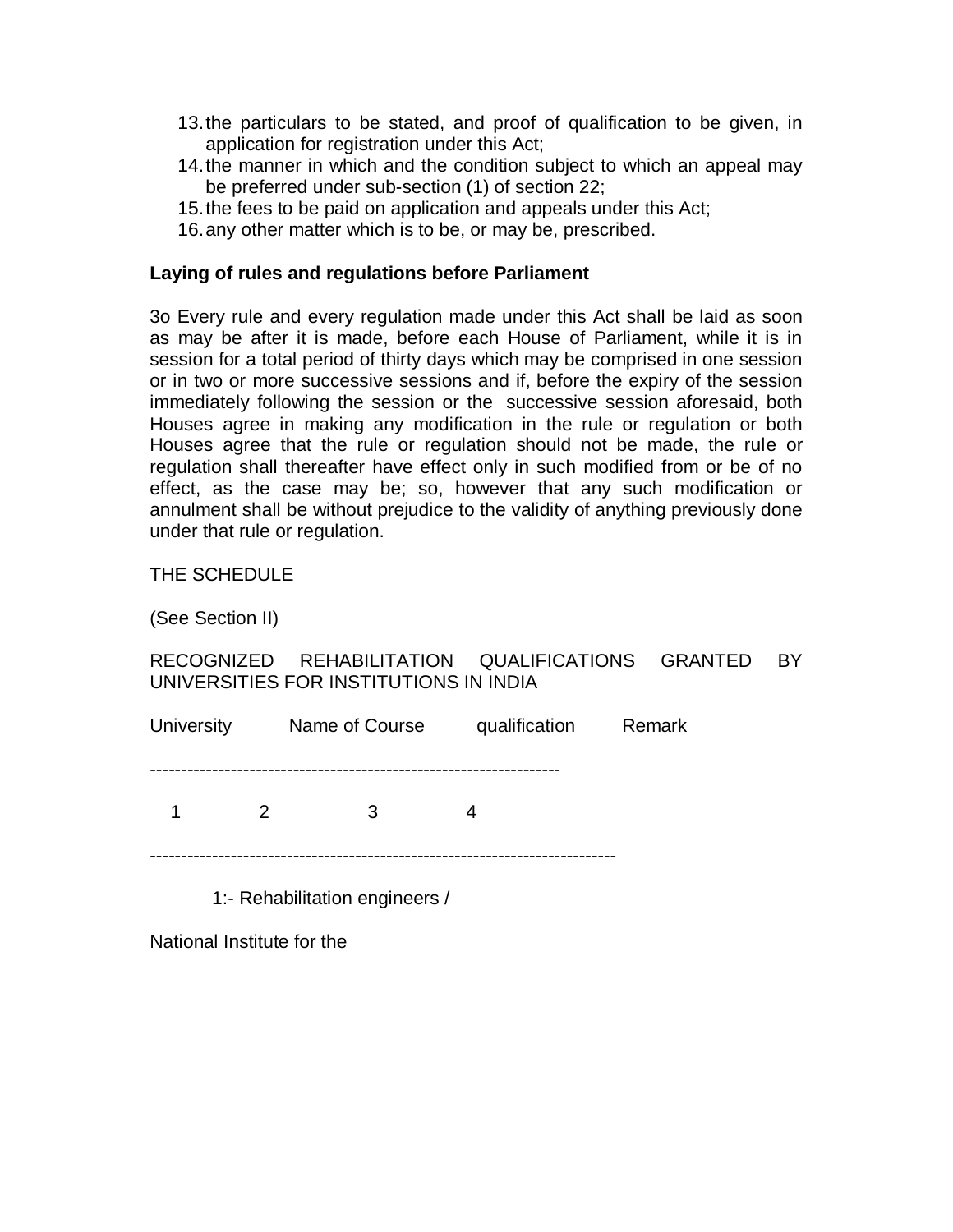### **The National Trust for Welfare of Persons with Autism, Cerebral Palsy, Mental Retardation and Multiple Disabilities Act, 1999 No. 44 of 1999 (30th December 1999)**

An Act to provide for the constitution of a body at the national level for the Welfare of Persons with Autism, Cerebral Palsy, Mental Retardation and Multiple Disabilities and for matters connected therewith or incidental thereto.

Be it enacted by Parliament in the Fiftieth Year of the Republic of India as follows:

#### **Chapter** 1 **1 Preliminary**

## **Title**

- 1.This Act may be called the National Trust for Welfare of Persons with Autism, Cerebral Palsy, Mental Retardation and Multiple Disabilities Act, 1999
- 2. It extends to the whole of India expect the State of Jammu and Kashmir.

### **In this Act, unless the context otherwise requires,-**

- a."autism" means a condition of uneven skill development primarily affecting the communication and social abilities of a person, marked by repetitive and ritualistic behavior;
- b."Board" means Board of trustees constituted under section 3;
- c. "cerebral palsy" means a group of non-progressive condition of a person characterized by abnormal motor control posture resulting from brain insult or injuries occurring in the pre-natal, perinatal or infant period of development;
- d."Chairperson" means the Chairperson of the Board appointed under clause (a) sub-section (4) of section 3;
- e."Chief Executive" Officer" means the Chief Executive Officer appointed under sub-section (1) of section 8;
- f. "Member" means a Member of the Board and includes the Chairperson;
- g."Mental retardation" means a condition of arrested or incomplete development of mind of person, which is specially characterized by sub-normality of intelligence;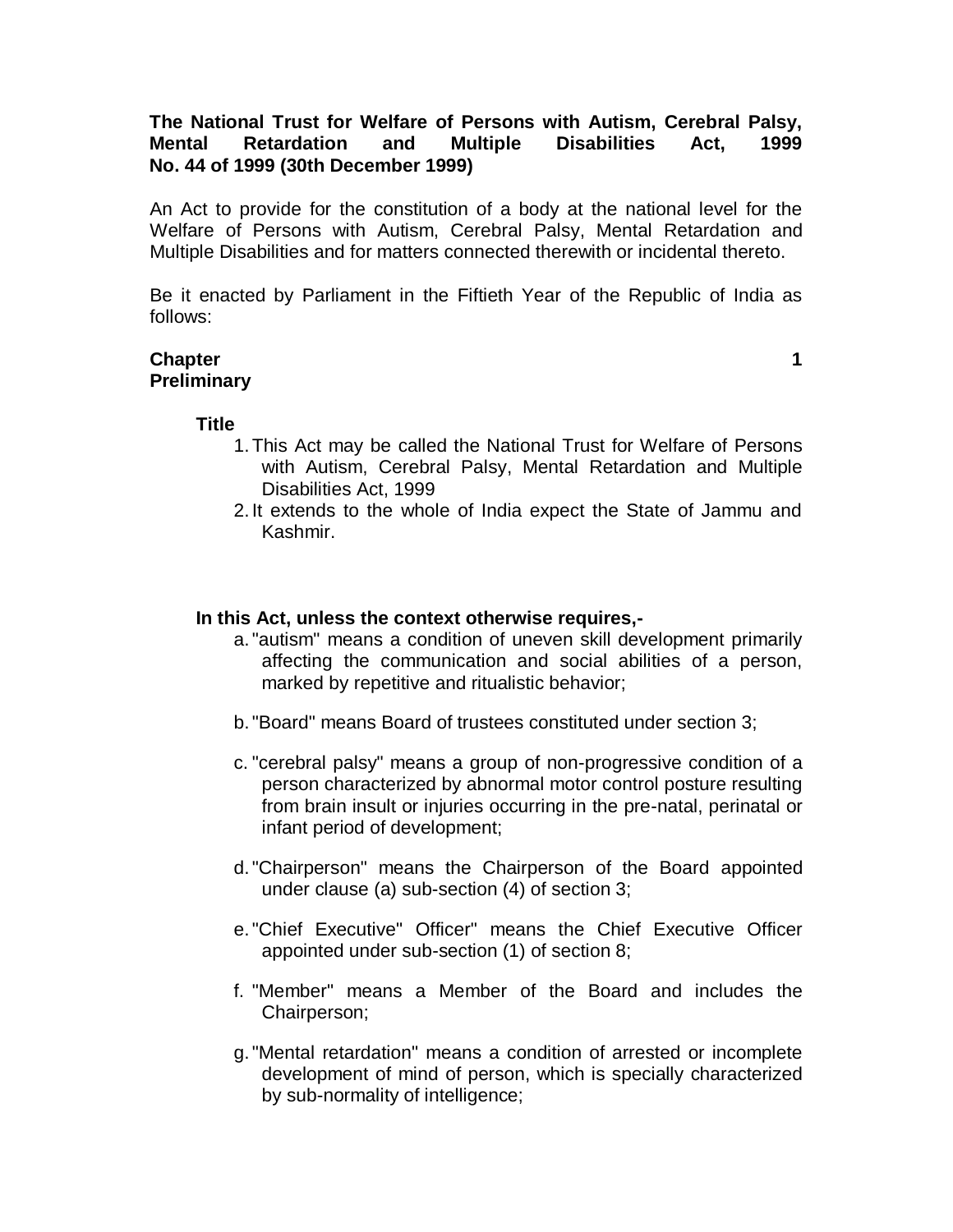- h."Multiple disabilities" means a combination of two or more disabilities as defined in clause (i) of section 2 of the Persons with Disabilities (Equal Opportunities, Protection of Rights and Full Participation) Act, 1995;
- i. "Notification" means notification published in the Official Gazette;
- j. "Persons" with disability" means a person suffering from any of the conditions relating to autism, cerebral palsy, mental retardation or a combination of any two or more of such conditions and includes a person suffering from severe multiple disability;
- k. "Prescribed" means prescribed by rules made under this Act;
- l. "Professional" means a person who is having special expertise in a field, which would promote the welfare of persons with disability;
- m. "Registered organization" means an association of persons with disability or an association of parents of persons with disability or a voluntary, as the case may be, registered under section 12;
- n."Regulation" means the regulations made by the Board under this Act;
- o."Severe disability" means disability with eighty percent or more of one or more of multiple disabilities;
- p."Trust" means the National Trust for Welfare of Persons with Autism, Cerebral Palsy Mental Retardation and Multiple Disability constituted under sub section (1) of section 3.

## **Chapter 2**

## **The National Trust For Welfare of Persons with Autism, Cerebral Palsy, Mental Retardation and Multiple Disability**

0.With effect from such date as the Central Government may, by notification, appointment, there shall be constituted, for the purpose of this Act, a body by the name of the National Trust for Welfare of persons with Autism, Cerebral Palsy, Mental Retardation and Multiple Disabilities which shall be a body corporate by the name aforesaid, having perpetual succession and a common seal, with power, subject to the provision of this Act, to acquire, hold and dispose of property, both movable and immovable, and both movable and immovable, and contact, and shall, by the said name, sure or be sued.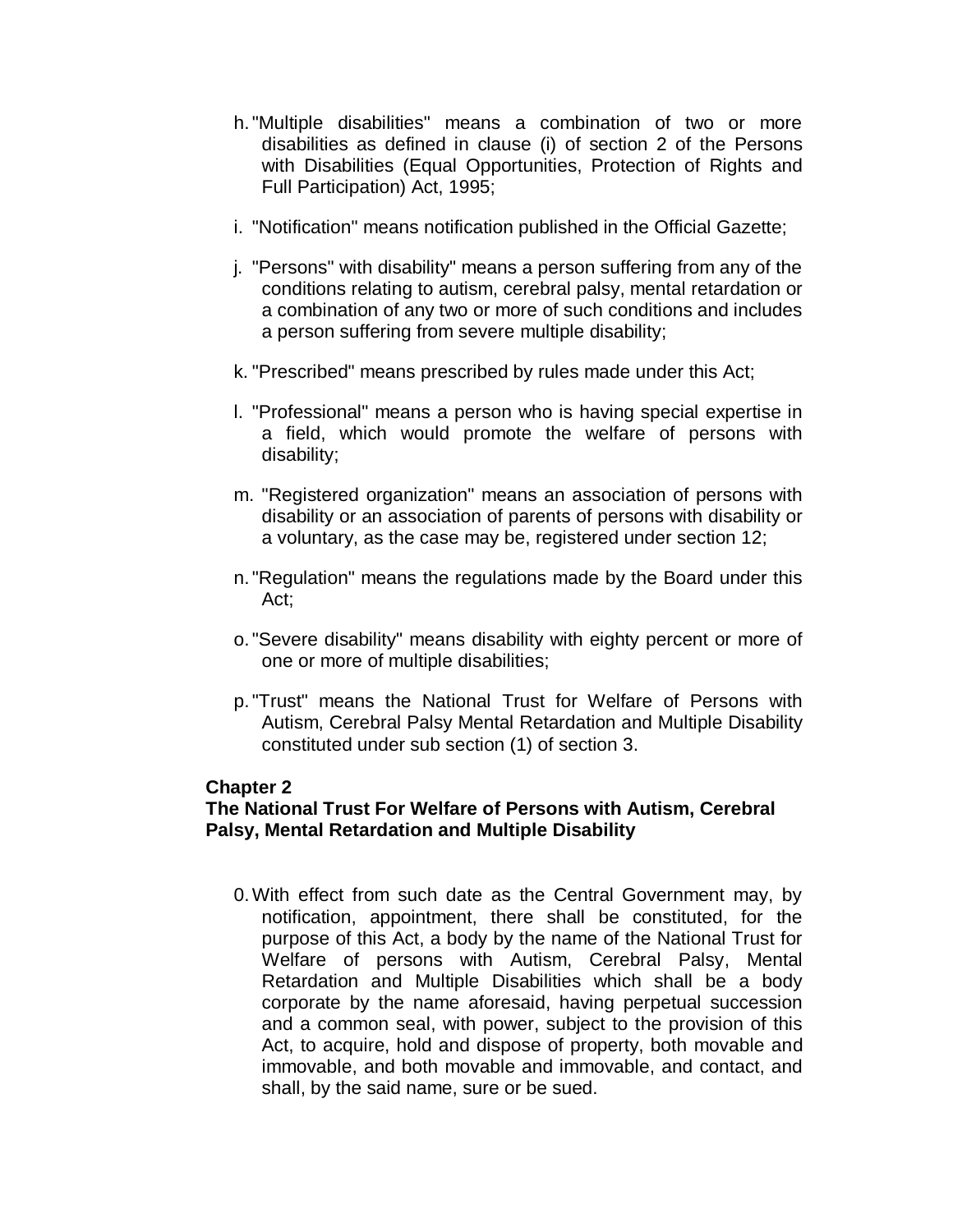- 1.The general superintendence, direction and management of the affairs and business of the Trust shall vest in a Board which may exercise all powers and do all acts and things which may be exercised or done by the Trust.
- 2.The head office of the Trust shall be at New Delhi and the Board may, with the previous approval of the Central Government, establish offices at other places in India.

### **3.The Board shall consist of -**

- a. a chairperson to be appointed by the Central Government from amongst, the persons having expertise and experience in the field of autism, cerebral palsy, mental retardation and multiple disability;
- b. nine persons to be appointed in accordance with such procedure as may be prescribed from amongst the registered organization out of which three members each shall be from voluntary organization, association of persons with autism, cerebral palsy, mental retardation and multiple disability and from associations of persons with disability, members:

*Provided that initial appointment under this clause shall be made by the Central Government by nomination;*

- c. eight persons not be below the rank of joint Secretary to the Government of India nominated by the Govt. represent the Ministries or Departments of Social Justice and Empowerment, Women and Child Development, Health and Family Welfare, Finance, Labor, Education, Urban Affairs and Employment and Rural Employment and Poverty Alleviation, Members, ex-offico;
- d. three persons to be nominated by the Board representing the associations of trade, commerce and industry engaged in philanthropic activities, members;
- e. the Chief Executive Officer, who shall be of the rank of Joint Secretary to the Government of India, Member Secretary, ex-officio;
- 4.The Board may associate with itself, in such manner and for such purpose as may be determined by regulation, any person whose assistance or advice it may desire for carrying for any other out the objects of the Trust: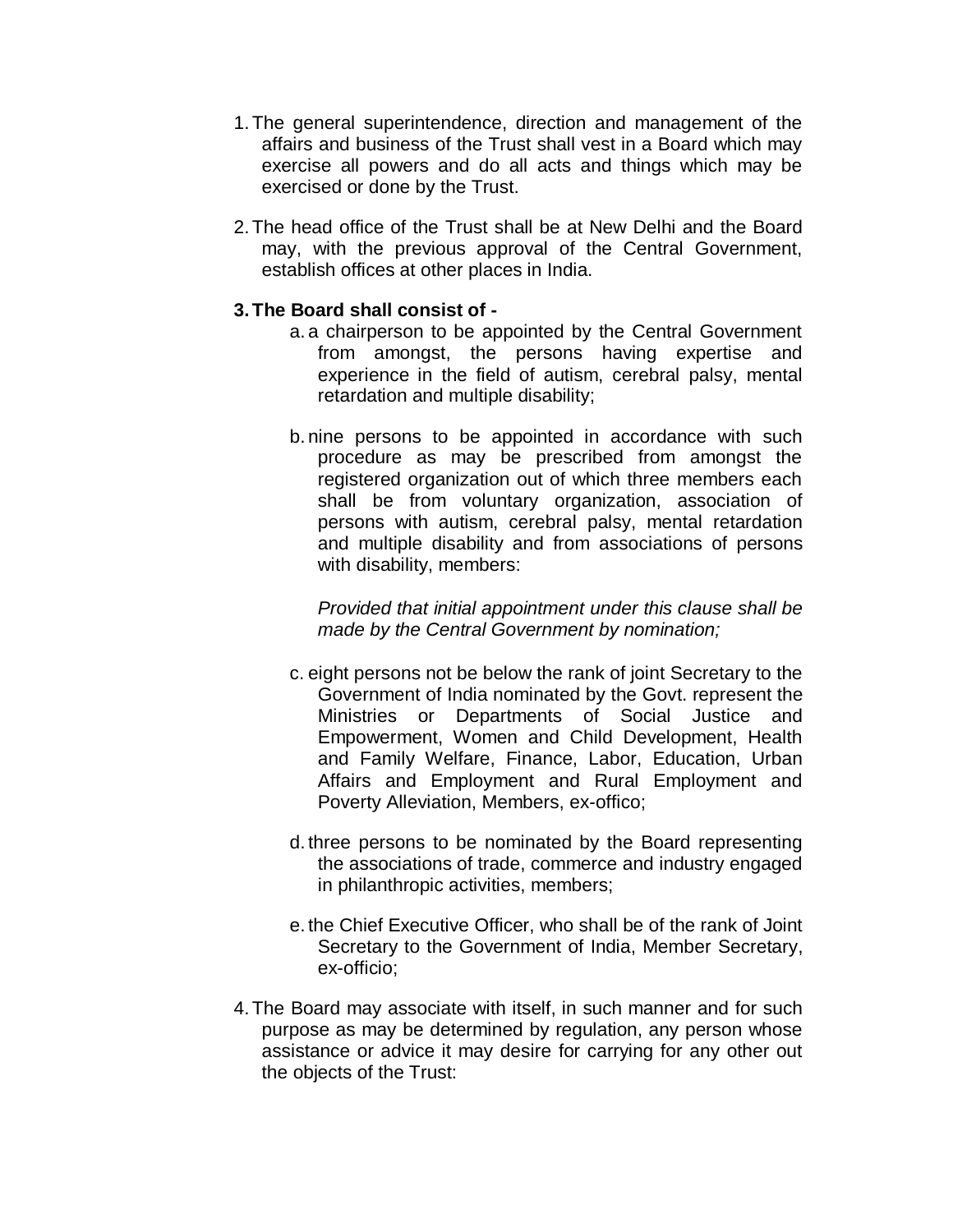*Provided that such person shall have a right to take part in the discussion relevant to that purpose but shall not have right to vote at a meeting of the Board and shall not be a member for any other purpose:*

*Provide further that the maximum number of persons so associated shall not exceed eight and so far as possible the person so associated shall belong to the registered organization or from the professional.*

0.The Chairperson or a Member shall hold office for a term of three years from the date of his appointment or until his successor shall have been duly appointed, whichever is longer:

*Provide that no person shall hold office as the Chairperson or other Member after he has attained the age of sixty-five years.*

- 1.The conditions of service of the Chairperson and other Members shall be such as may be prescribed.
- 2.A casual vacancy in the Board shall be filled in accordance with the provisions of section 3 and a person appointed shall hold office only for the remainder of the term for which the member, in whose place he was appointed, would have held that office.
- 3.Before appointing any person as the Chairperson or a Member, the Central Government shall satisfy itself that the person does not and will not, have any such financial or other interest as is likely to affect prejudicially his function as such member.
- 4.No Member of the Board shall be a beneficiary of the Trust during the period such Member holds office.
- 5.The Board shall meet at least once in three months at such time and place as may be determined by the Board by regulations and shall observe such rules of procedure in the transaction of business at a meeting as may be prescribed.
- 6.The Chairperson, if for any reason is unable to attend the meeting of the Board, b any Member elected by the Members present from amongst themselves at the meeting, shall preside at the meeting.
- 7.All question which come up before any meeting of the Board shall be decided by a majority of votes of the Members present and voting, and in the event of an equality of votes, the Chairperson,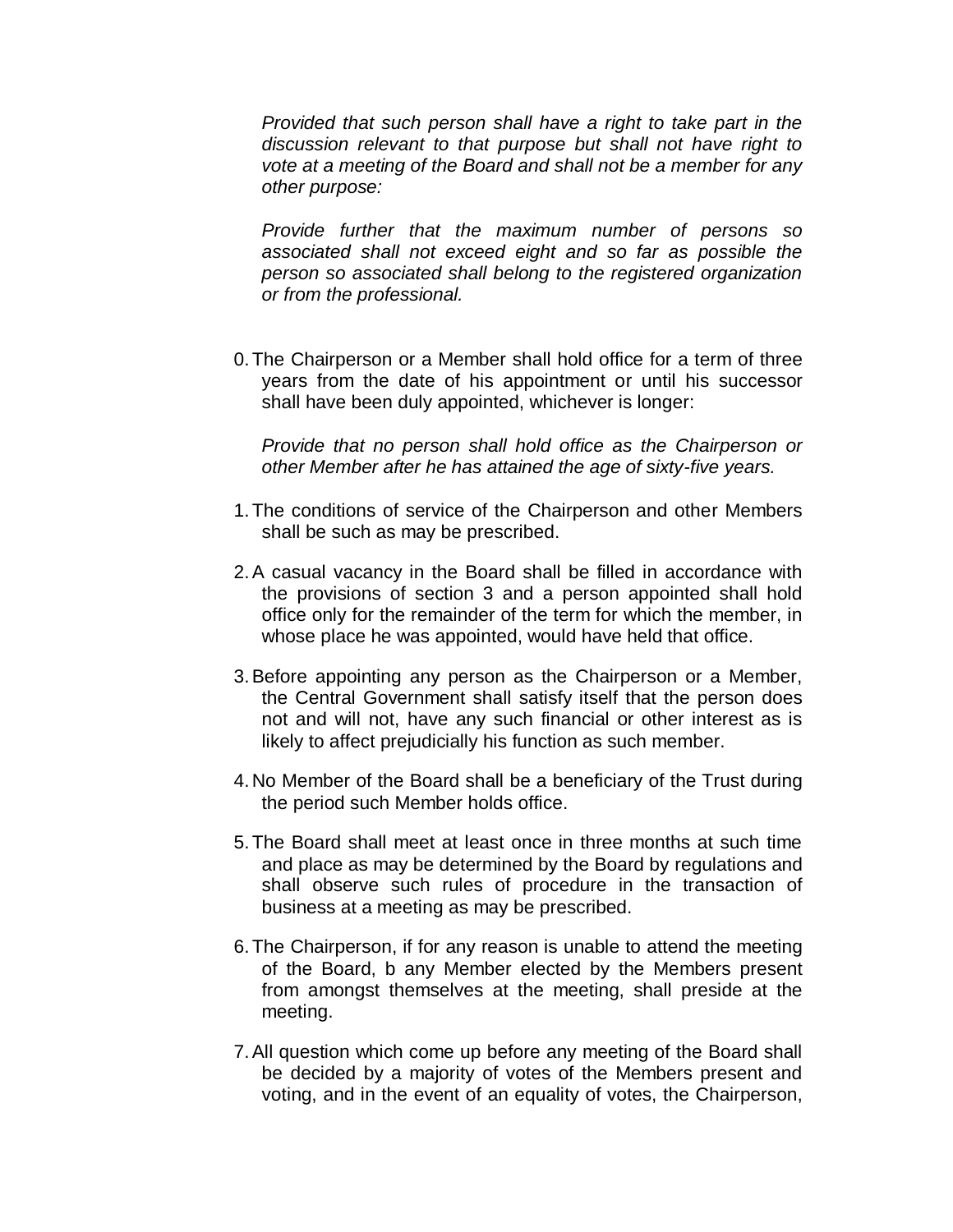or in his absence, the person presenting shall have a second or casting vote.

0.The Chairperson may resign his office by writing under his hand addressed to the Central Government:

*Provide that the Chairperson shall continue in office until the appointment of his successor is made by the Central Government.* 

1.A Member may resign from office by writing under his hand addressed to the Chairperson.

#### **No person shall be a member if he -**

- . is, or become, of unsound mind or is so declared by a competent court; or
- a. is, or has been, convicted of an offence, which in the opinion of the Central Government, involves moral turpitude; or
- b. is, or at any time has been, adjudicated as an insolvent.

#### **If a member -**

- . becomes subject to any of the disqualification mentioned in section 6; or
- a. is, without obtaining leave of absence, absent from three consecutive meeting of the Board; or
- b. tenders his resignation under section 5, his seat shall thereupon become vacant.
- 0.The Central Government shall appoint the Chief Executive Officer to exercise such powers and performs such duties under the direction of the Board as may be prescribed or as may be delegated to him by the Chairperson.
- 1.The Board shall, with the previous approval of the Central Government, appoint such other officers and employees as it considers necessary to carry out the objectives of the Trust.
- 2.The salary and allowances payable to, and the other terms and conditions of service of, the Chief Executive Officer, other officers and employees of the Trust shall be such as may be determined by regulations.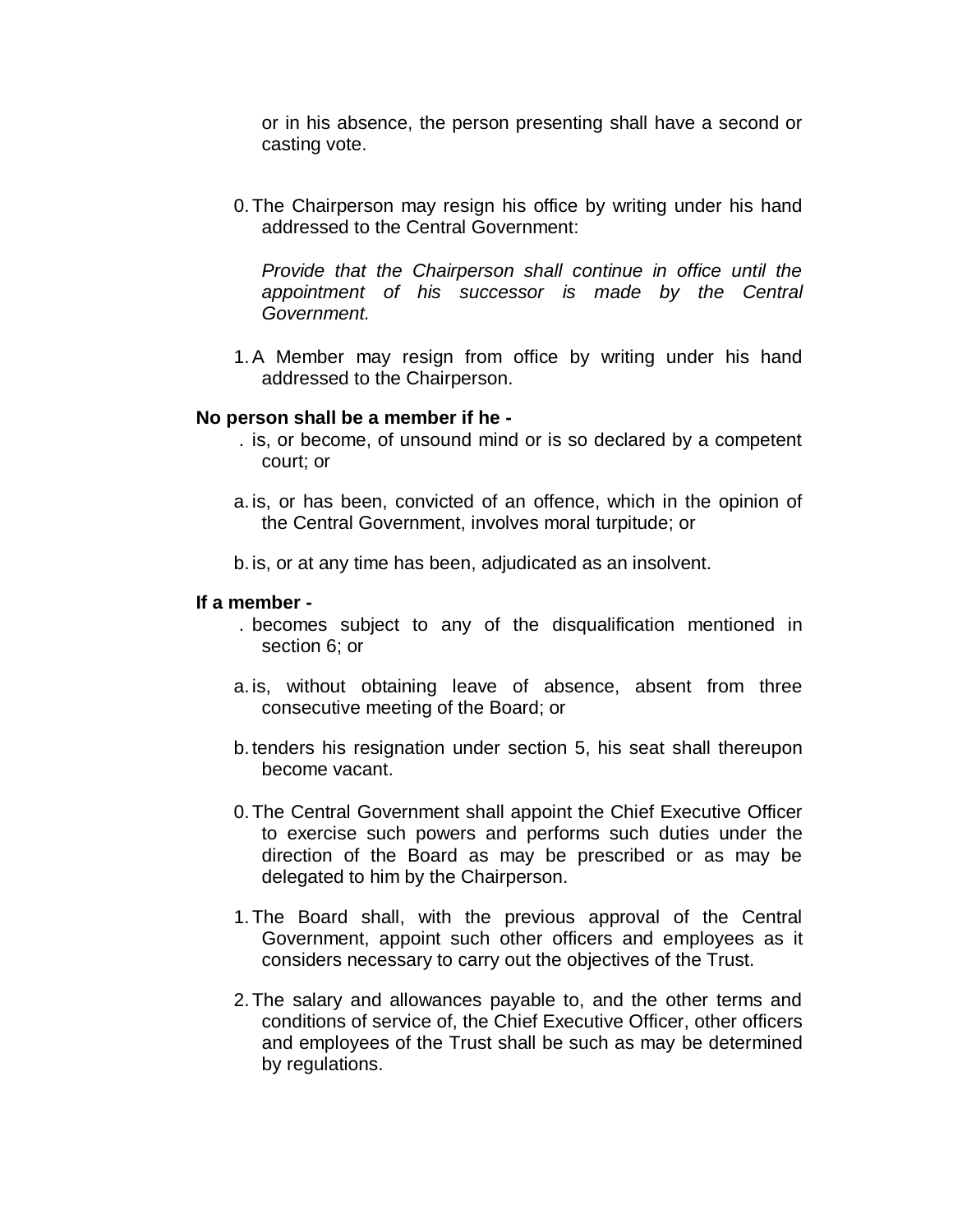No act or proceeding of the Board shall be called in question on the ground merely of the existence of any vacancy, in or any defect in the constitution of, the Board.

## **Chapter** 3 **Objects of the Trusts**

#### **The objects of the trust shall be:**

- . to enable and empower persons with disability to live as independently and as fully as possible within and as close to the community to which they belong;
- a. to strengthen facilities to provide support to persons with disability to live within their own families;
- b. to extend support to registered organization to provide need based services during the period of crises in the family of persons with disability ;
- c. to deal with problems of persons with disability who do not have family support;
- d. to promote measures for the care and protraction of persons with disability in the event of death of their parent or guardian;
- e. to evolve procedure for the appointment of guardians and trustees for persons with disability requiring such protection;
- f. to facilitate the realization of equal opportunities, protection of right and full participation of persons with disability; and
- g. to do any other act which is incidental to the aforesaid object.

#### **Chapter** 4

### **Powers and Duties of the Board**

### **The Board shall:**

. receive from the Central Government a one-time contribution of rupees one hundred crores for a corpus, the income where of shall be utilized to provide for adequate standard of living for persons with disability;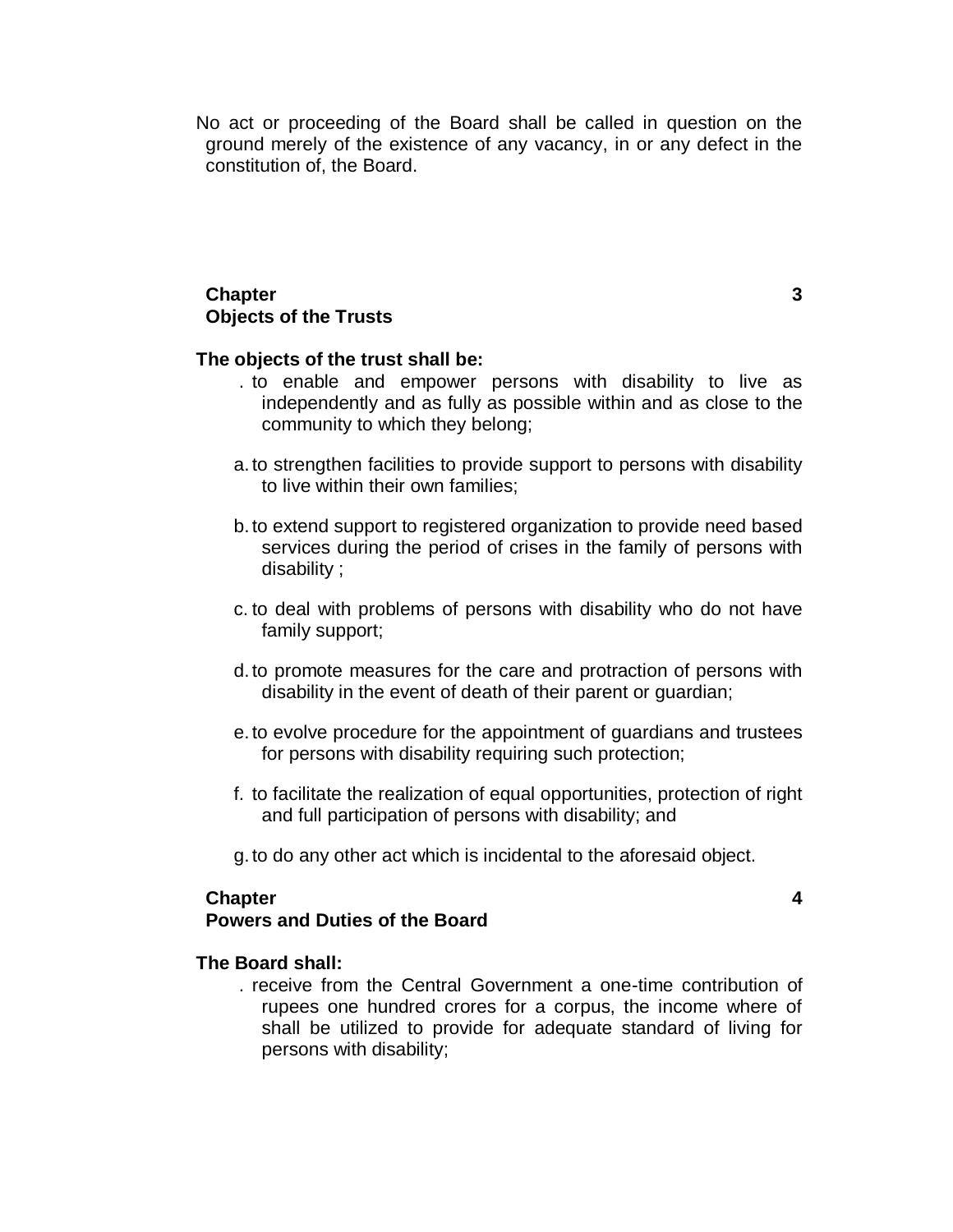a.receive bequest of movable property any person for the benefit of the person with disability in general and for furtherance of the objectives of the Trust in particular:

Provide that it shall be obligatory on the part of the Board to make arrangement for adequate standard of living for the beneficiary named in the bequest, if any and to utilize the property bequeathed for any other purpose for which the bequest has been made: Provide further that the Board shall not be under any obligation to utilize the entire amount mentioned in the bequest for the exclusive benefit of the persons with disability named as beneficiary in the bequest;

b.receive from the Central Government such sums as may be considered necessary in each financial year for providing financial assistance to registered organization for carrying out any approved Programme.

#### **For the purpose of sub-section (1), the expression "approved Programme" means**

- c. any Programme which promote independent living in the community for persons with disability by
	- i. creating a conducive environment in the community;
	- ii. counseling and training of family members of persons with disability;
	- iii. setting up of adult training units, individual and group homes;
- d. any programme which promotes respite care, foster family care or day care service for persons with disability;
- e.Setting up residential hostels and residential homes for persons with disability;
- f. Development of self-help group persons with disability to pursue the realization of their rights;
- g. setting up of local committee to grant approval fir guardianship and
- h. such other programmes which promote the objective of the Trust.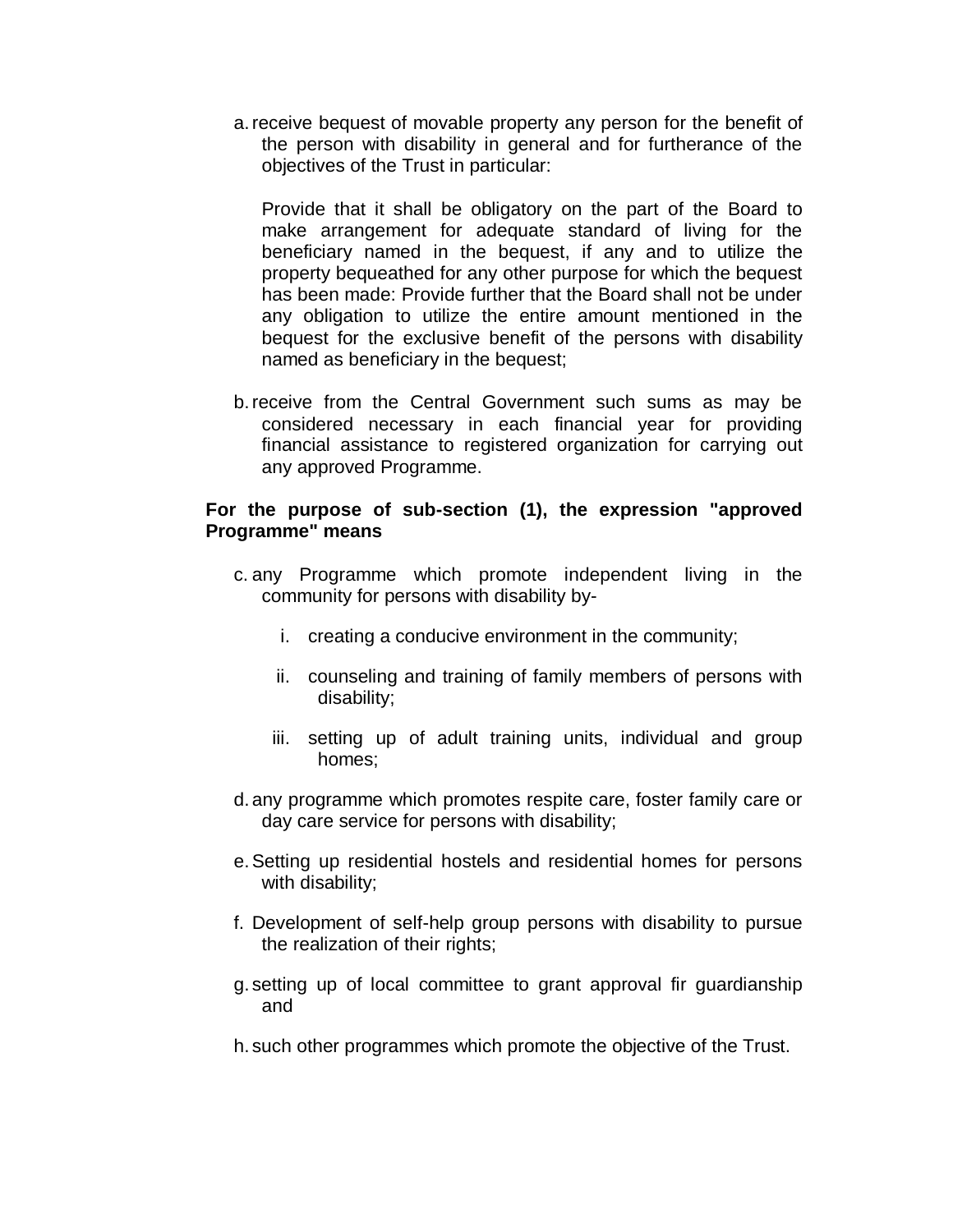While earmarking funds for the purpose of clause:(c) of sub-section (2), preference shall be given to woman with disability or to persons with severe disability and to senior citizen with disability.

Explanation:- For the purpose of this sub-section, the expression;-

- . "Persons with severe disability" shall have the same meaning as is assigned to it under sub-section (4) of section 56 of the persons with Disabilities (Equal Opportunities, Protection of Right and Full Participation) Act, 1995;
- a."Senior citizen' means a person who is above the age of sixty-five years or more.

## **Chapter** 5 **Procedure for Registration**

- 0.Any association of person with disability, or any association of parents of persons with disability or a voluntary organization whose main object is promotion of welfare of persons with disability may make an application for registration to the Board.
- 1.An application for registration shall be made in such form and manner and at such place as the Board may by regulation provide and shall contain such particulars and accompanied with such documents and such fees may be provided in the regulation.
- 2.On receipt of application for registration, the Board may make such inquires as it thinks fit in respect of genuineness of the application and correctness of any particulars thereon.
- 3.Upon receipt of such application the Board shall either grant registration to the applicant or reject such application for reasons to be recorded in writing:

Provided that where registration has been refused to the application, the said applicant may again make an application for registration after removing defects, if any in its previous application.

## **Chapter** 6 **6**

# **Local level Committees**

0.The Board shall constitute a local level committee for such area as may be specified by it from time to time.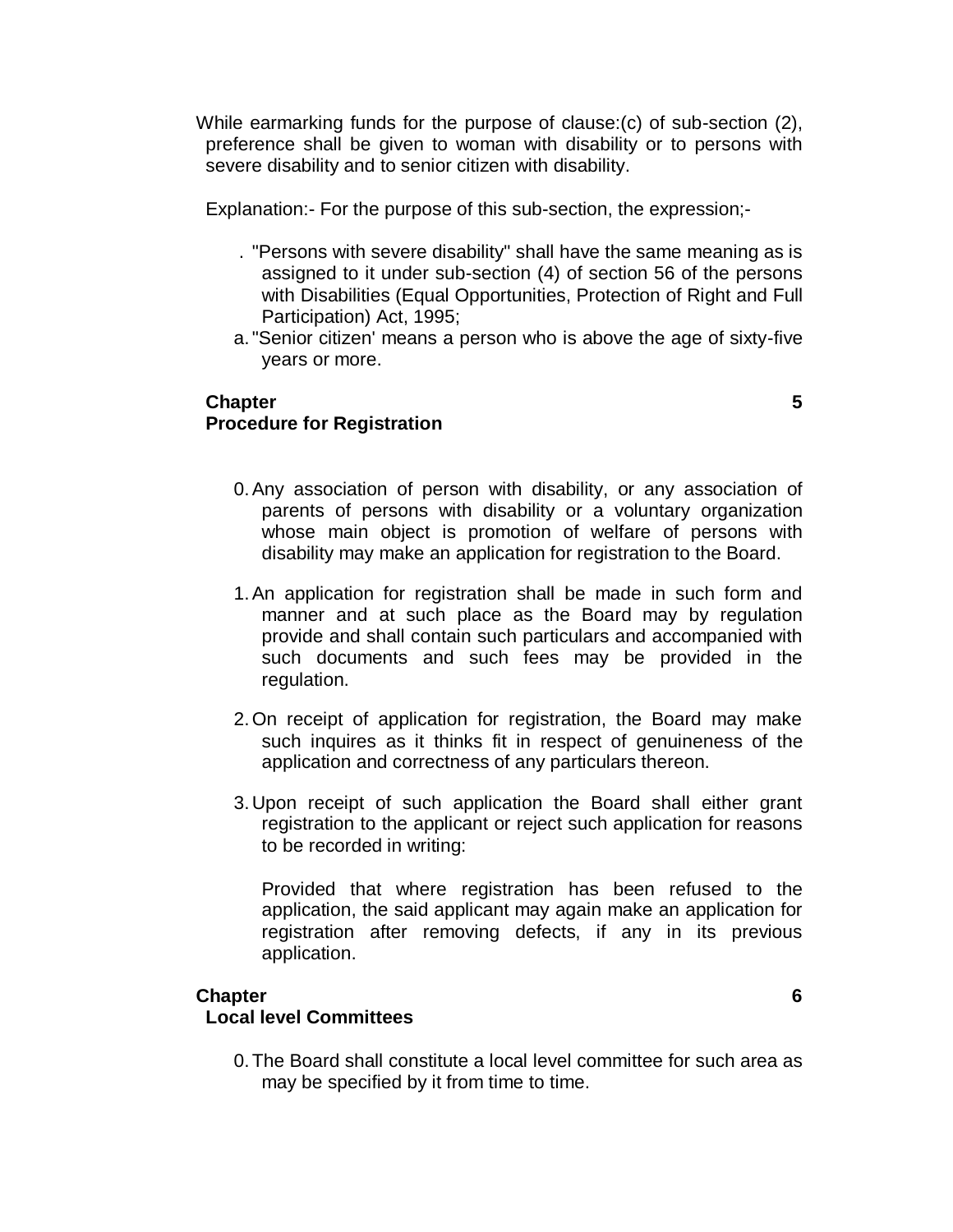- 1.A local committee shall consist of:-
	- . an officer of the civil service of the Union or of the State, not below the rank of a District Magistrate or a District Commissioner of a district;
	- a. a representative of a registered organization; and
	- b. a person with disability as defined in clause (t) of section 2 of the persons with disabilities (Equal Opportunities, Protection of rights and Full Participation) Act, 1995
- 2.A local level committee shall continue to work for a period of three years from the date of its constitution or till such time it is reconstituted by the Board
- 3.A local level committee shall meet at least once in every three months or at such interval as may be necessary.
- 0.A parent of a person with disability or his relative may make as application to the local level committee for appointment of any person of his choice to act as a guardian of the persons with disability.
- 1.Any registered organization may make an application in the prescribed form to the local level committee for appointment of a guardian for a person with disability:

Provide that no such application shall be entertained by the local level committee, unless the consent of the guardian of the disabled person is also obtained.

- 2.While considering the application for appointment of a guardian, the local level committee shall consider:-
	- . whether the person with disability needs a guardian;
	- a. the purpose for which the guardianship is required for person with disability.
- 3.The local level committee shall receive, process and decide applications received under sub-section (1) and (2), in such manner as may be determined by regulation: Provide that while making recommendation for the appointment of a guardian, the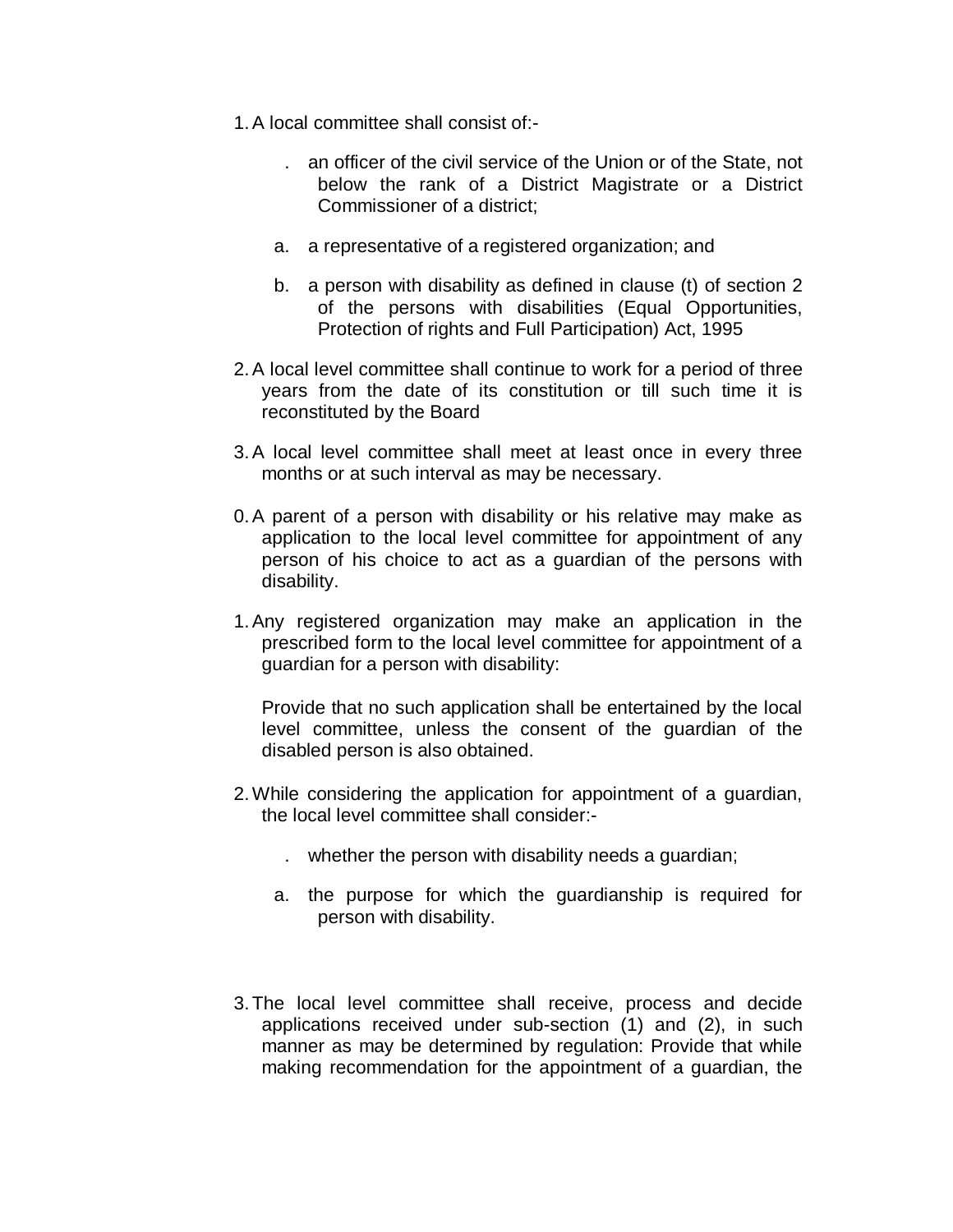local level committee shall provide for the obligation which are to be fulfilled by the guardian.

4.The local committee shall send to the Board the particulars received by it and orders passed thereon at such interval as may be determined by regulations.

Every person appointed as a guardian of a person with disability under this chapter shall, wherever required, either have the care of such person of disability and his property or be responsible for the maintenance of the person with disability.

- 0.Every person appointed as a guardian under section 14 shall, within a period of six months from the date of his appointment, deliver to the authority which appointed him, an inventory of immovable property belonging to the person with disability and all assets and other movable property received on behalf of the person with disability, together with a statement of all claims due to and all debts and liabilities due by such person with disability.
- 1.Every guardian shall also furnish to the said appointing authority within a period of three moths at the close of every financial year, an account of the property and assets in his charge, the sums received and disbursed on account of the person with disability and the balance remaining with him
- 0.Whenever a parent or a relative of a person with disability or a registered organization find that the guardian is :-
	- . abusing or neglecting a person with disability; or
	- a. misappropriating or neglecting the property, it may in accordance with the prescribed procedure apply to the committee for the removal of such guardian.
- 1.Upon receiving such application the committee may, if it is satisfied that there is a ground for removal and for reasons to be recorded in writing, remove such guardian and appoint a new guardian in his place or if such a guardian is not available make such other arrangement as may necessary for the care and protection of person with disability.
- 2.Any person removed under sub-section (2) shall be bound to deliver the charge of all property of the person with disability to the new guardian, and to account for all moneys received or disbursed by him.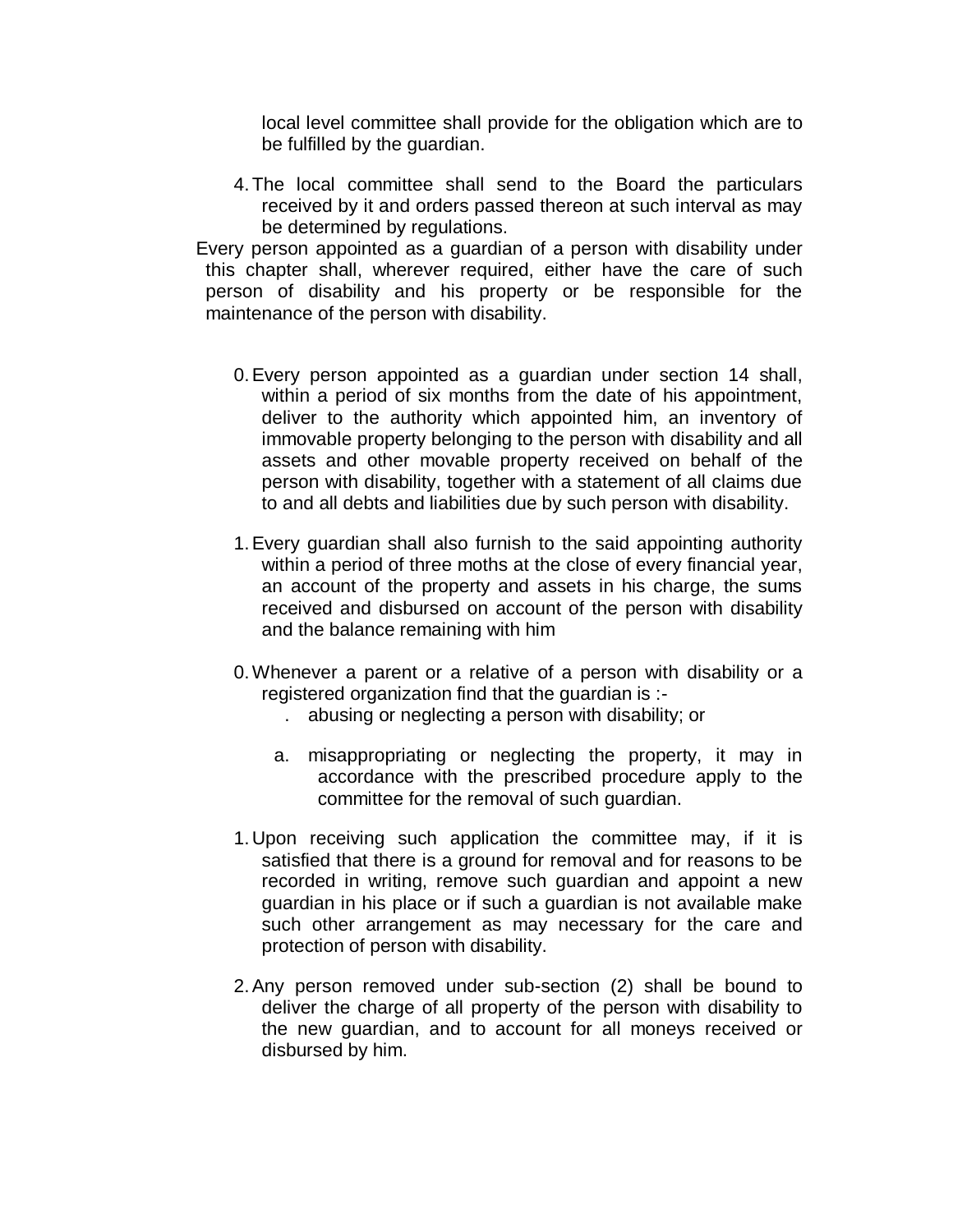Explanation,- For the Purpose of this chapter, the expression "relative" includes any person related to the person with disability by blood, marriage or adoption.

## **Chapter 7 Chapter** 7 **Accountability and Monitoring**

- 0.The books and documents in the procession of the Board shall be open to inspection by any registered organization
- 1.Any registered organization can submit a written requisition to the Board the access of any book or document maintained by the Board.
- 2.The Board shall frame such regulations as it think necessary for allowing the access of any books or document to a registered organization.

The Board shall determine by regulations the procedure for evaluating the prefunding status of registered organization seeking financial assistance from it and such regulations may also provide for the guidelines for monitoring and evaluating the activities of the registered organizations who are receiving financial assistance from the Trust.

- 0.The Board shall in each year hold an annual general meeting of registered organizations, and not , more than six months shall elapse between the date of one annual general meeting and that of the next.
- 1.A notice of the annual general meeting along with a statement of accounts and records of its activities during the preceding year be sent by the Board to every registered organization at such time as may be determined by regulations.
- 2.The quorum for such meeting shall be such number of persons of the registered organization as may be determined by regulation.

#### **Chapter** 8 **Finance, Accounts and Audit**

The Central Government may, after due appropriation made by parliament by law in this behalf, make to the Trust a one-time contribution of rupees one hundred crores for a corpus, the income whereof may be utilized the objects of the Trust under this Act.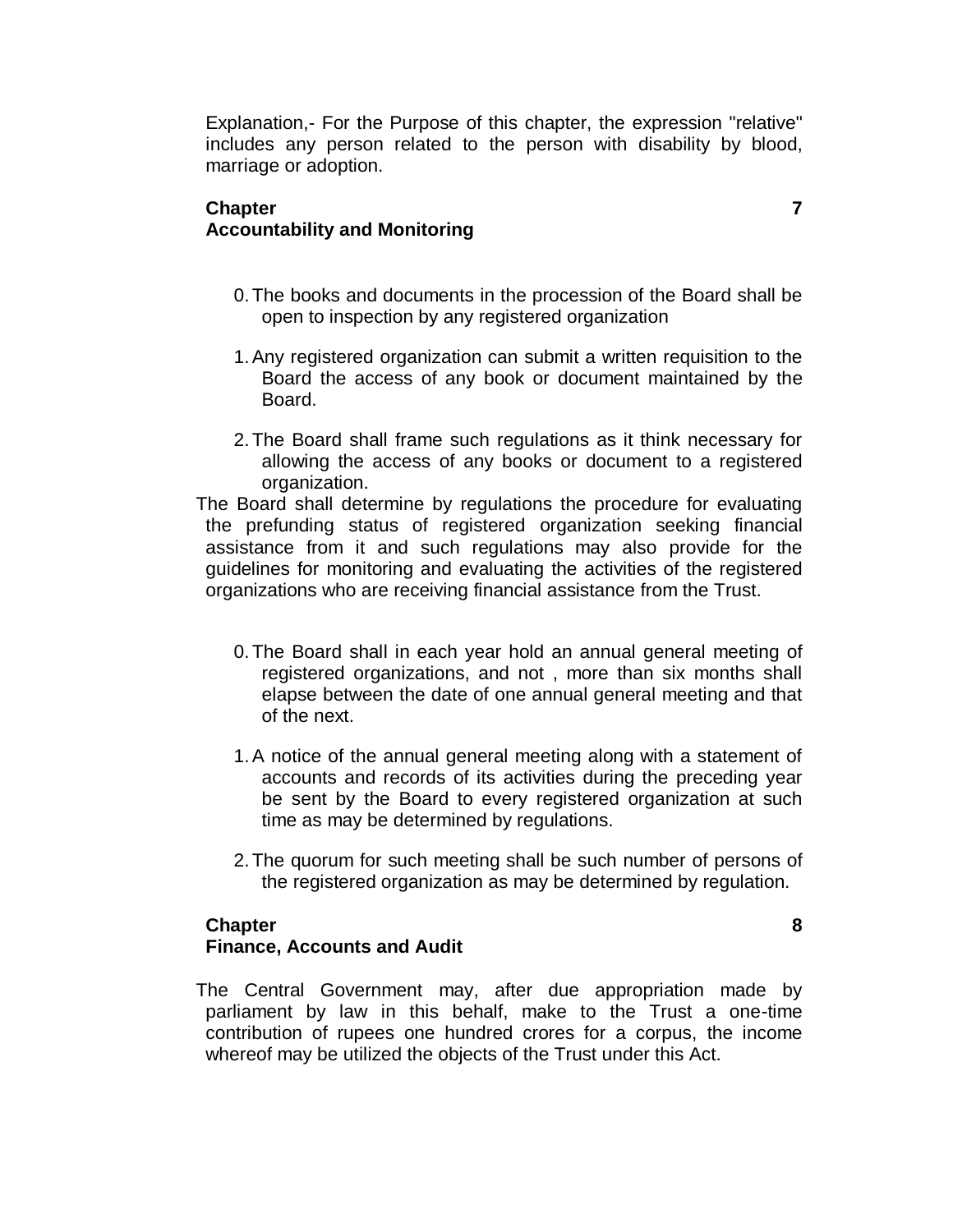- 0.There shall be constitute a fund to be called the National Trust for Welfare of persons with Autism, Cerebral Palsy, Mental Retardation and Multiple disabilities Fund and there shall be credited thereto-
	- . all money received from the Central government;
	- a. all moneys received by the trust by way of grants, gifts, donation, benefaction, bequests or transfers;
	- b. all moneys received by the Trust in any other manner or from any other source.
- 1.All moneys belonging to the fund shall be deposited in such banks or invested in such manner as the Board may, subjects to approval of the Central Government, decide.
- 2.The funds shall be applied towards meeting the administrative and other expenses of the Trust including expenses incurred in the exercise of its powers and performance of duties by the Board in relation to any of its activities under section 10 or for anything relatable thereto.

The Board shall prepare, in such form and at such time in each financial year as may be prescribed, the budget for the next financial year showing the estimated receipt and expenditure of the Trust and shall forward the same to the Central Government,

- 0.The Board shall maintain proper accounts and other relevant records and prepare an annual statement of accounts of the Trust including the income and expenditure accounts in such form as the Central Government may prescribe and in accordance with such general direction as may be issued by that Government in constitution with the Comptroller and Auditor-General of India.
- 1.The accounts of the Trust shall be audited by the Comptroller and Auditor General of India at such intervals as may be specified by him and any expenditure incurred by him in connection with such audit shall be payable by the Board of the Comptroller and Auditor-General of India.
- 2.The Comptroller and Auditor-General of India and by other person appointed by him in connection with the audit of the accounts of the Trust shall have the same rights, privileges and authority in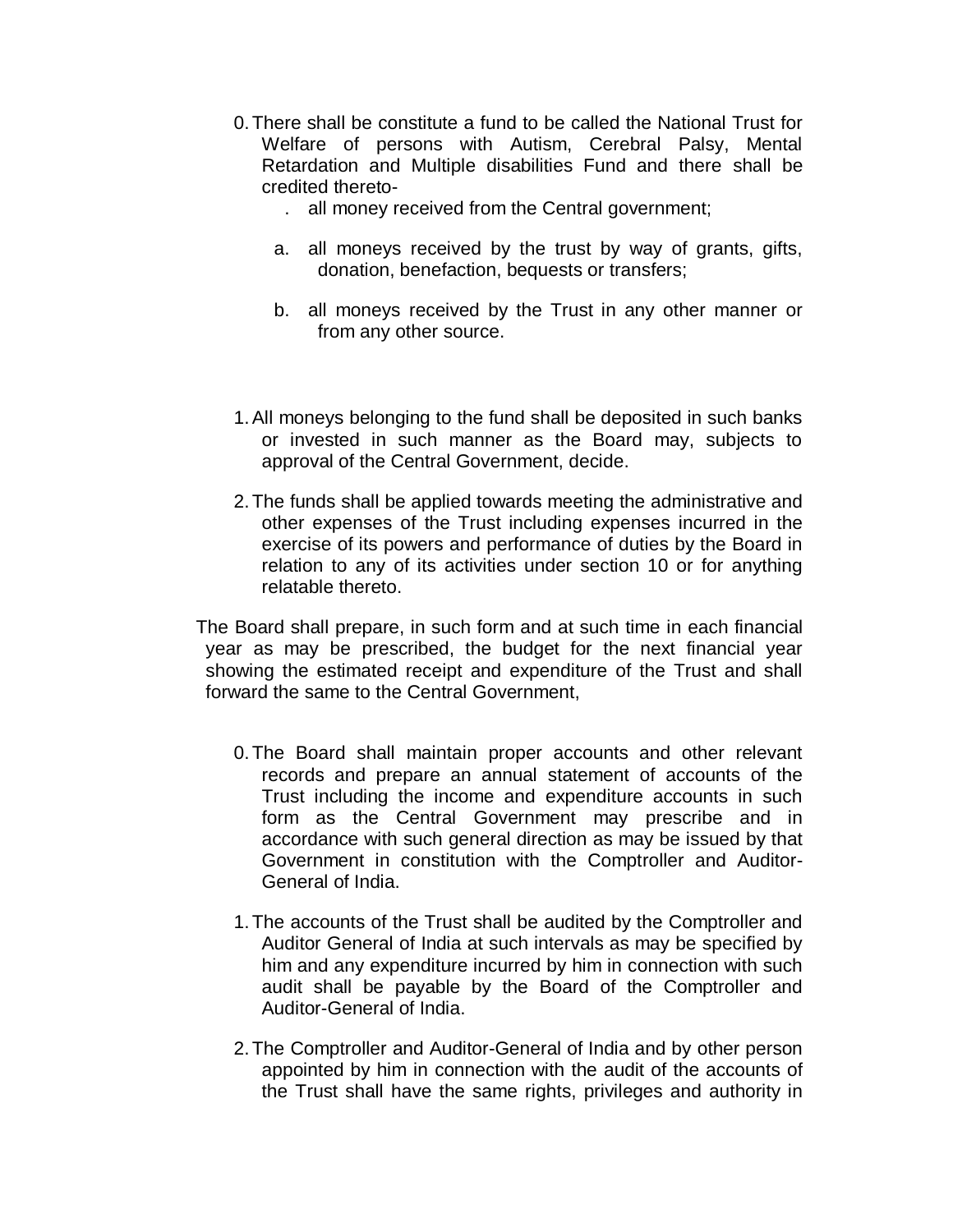connection with such audit as the Comptroller and Auditor-General of India generally has in connection with the audit of the Government accounts, and in particular, shall have the right to demand and production of books of accounts, connected vouchers and other documents and papers and to inspect any of the offices of the Trust.

- 3.The accounts of the Trust as certified by the Comptroller, and Auditor-General of India or any other person appointed by him in this behalf, together with the audit report thereon, shall be forwarded annually to the Central Government, and that Government shall cause the same to be laid before each House of Parliament.
- The Board shall prepare every year, in such form within such time as may be prescribed an annual report giving a true and full accounts of its activities during the previous year and copies thereof shall be forward to the Central Government and that Government shall cause the same to be laid before each House of Parliament.
- All orders and decisions of the Board and instrument issued in the name of the Trust shall be authenticated by the signature of the Chairperson, the Chief Executive Officer or any other officer authorized by the Chairperson, in this behalf.

The Board shall furnish to the Central Government such reports, returns and other information as that Government may require time to time.

#### **Chapter 9 Miscellaneous**

0.Without prejudice to the foregoing provisions of this Act, the Board shall, in exercise of its power or the performance of its duties under this Act, be bound by such direction on questions of policy as the Central Government may give in writing it from time to time:

Provided that the Board shall, as far as practicable, be given an opportunity to express its views before any direction is given under this sub-section.

1.The decision of the Central Government whether a question is one if policy or not shall be final.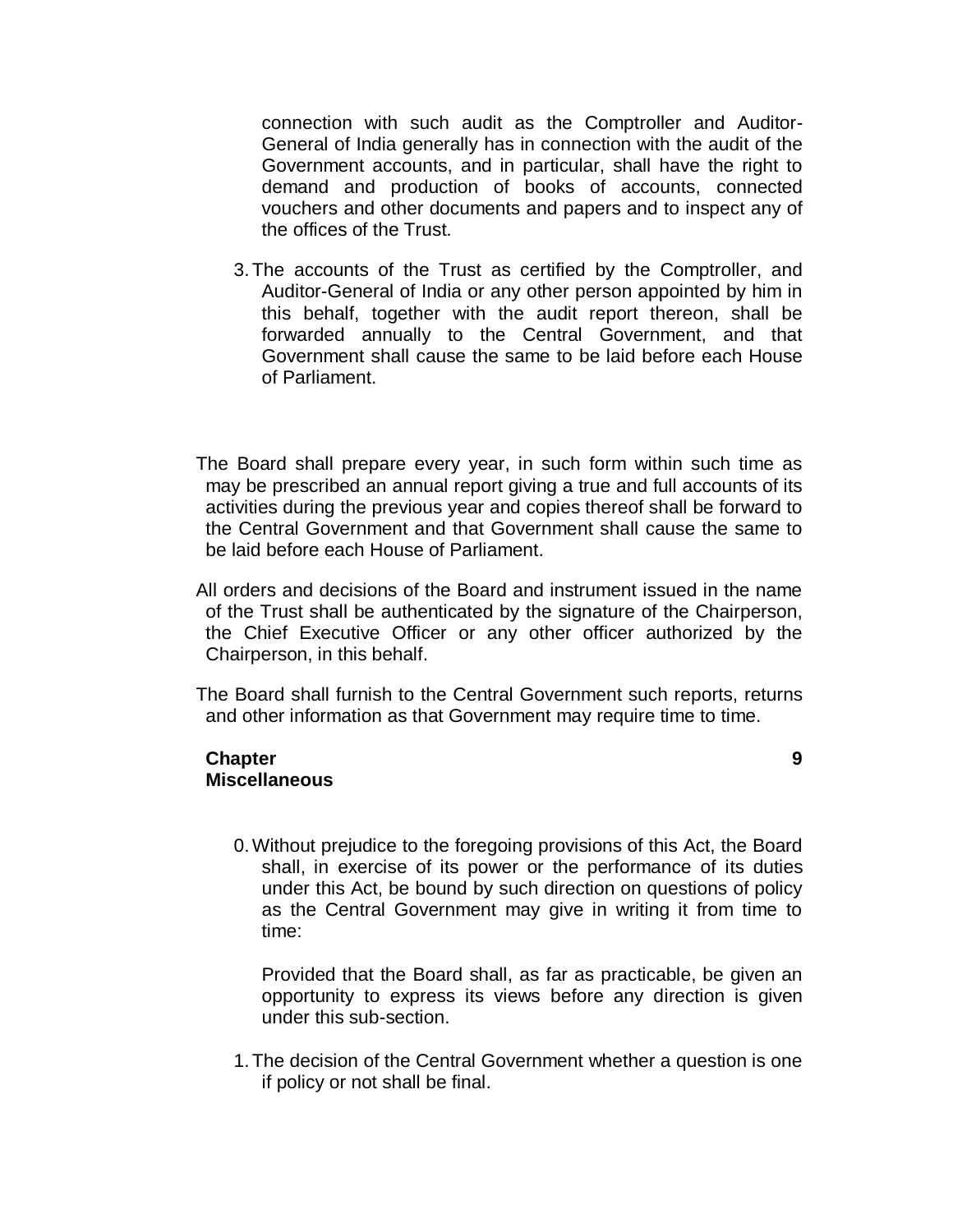- 0. If the Central Government on the complaint of a registered organization or otherwise has reason to believe that the Board in unable to perform or has persistently made default in the performance of the duties imposed on it, the Central Government may issue notice to the Board asking why it should not be superseded: Provide that no order superseding the Board shall be made by the Central Government, unless a notice affording reasonable opportunity to the Board has been given in writing that why it should not be superseded.
- 1.The Central Government after recording reasons in writing and by issuing a notification in the Official Gazette supersede the Board for a period of not more than six months: provided that on the expiration of the period of super session Central Government may reconstitute the Board, in accordance with section 3.
- 2.Upon the publication of the notification under sub-section (2),-
	- . all the members of the Board shall, not withstanding that their term of office had not expired as on the date of super session, vacate their office as such members;
	- a. all the powers and duties which may, buy or under the provision of this Act, be exercised or performed by or on behalf of the trust shall, during the period of supersession, be exercised and performed by such person as the Central Government may direct.
- 3.On the expiration of the period of super session specified in the notification issued under sub-section (2), the Central Government may:-
	- . extend the period of super session for such further period as it may consider necessary so that the total period of supersession does not exceed more than six months; or
	- a. reconstitute the Board in the manner provided in section 3.

Notwithstanding anything contained in the Income-tax Act, 1961, or any other law for the time being in force relating to tax on income. profit or gains, the Trust shall not be liable to pay income-tax or any other tax in respect of its income, profits or gains derived.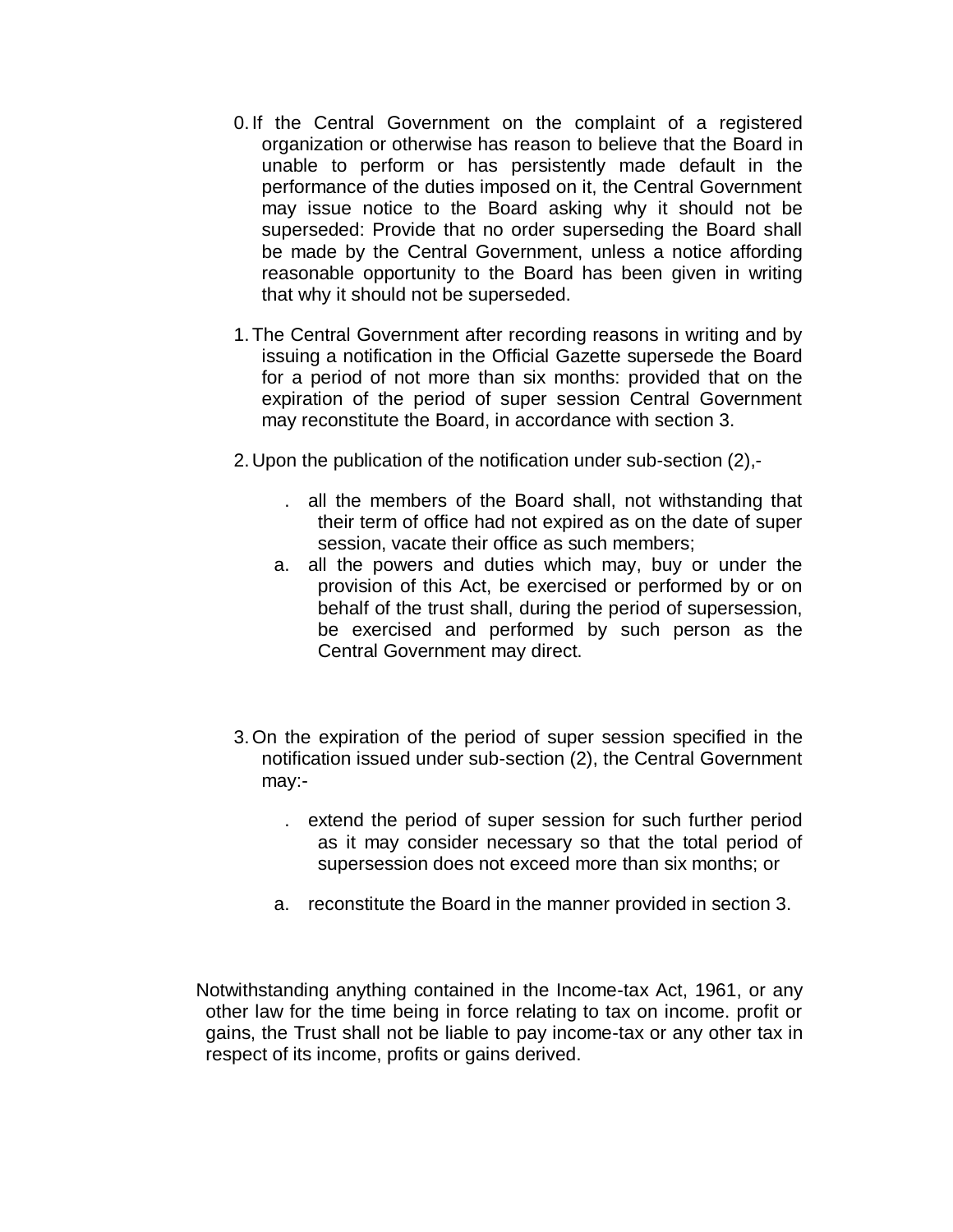No suit, prosecution or other legal proceeding shall lie against the Central Government or the Trust or any member of the Board or Chief Executive officer or any officer or other employee of the Trust or any other person authorized by the Board to perform duties under this Act for any loss or damage caused or likely to be caused by anything which is done in good faith. Explanation:- For the purpose of this section, the expression "good faith" shall have the same meaning as is assigned to it in the Indian Penal Code.

- All Members, Chief Executive Officer, other officers and employees of the Trust shall be deemed, when acting or purporting to act in pursuance of any of the provisions of this Act, to be public servant within the meaning of section 21 of the Indian Penal Code.
- The Board may, by general pr special order in writing, delegate to the Chairperson or any members or any officer of the Trust or any other person subject to such conditions and limitations, if any, as may be specified in the order such of its powers under this Act, (except the power to make regulations under section 35) as it may deem necessary.
	- 0.The Central Government may, by notification in the Official Gazette, make rules for carrying out the provisions of this Act.
	- 1. In particular, and without prejudice to the generality of the foregoing powers, such rules may provide for all or any of the following matters, namely:-
		- . the procedure in accordance with which the person representing registered organization shall be elected under clause (b) of sub-section (4) of section 3;
		- a. the condition of service of the Chairperson and Members under sub-section (2) of section 4;
		- b. the rules procedure in the transaction of business at meeting of the Board under sub-section (2) of section 14;
		- c. the powers and duties of Chief Executive Officer under subsection (1) of section 8;
		- d. the form in which an application for guardianship may be made by a registered organization under sub-section (2) of section 23;
		- e. the procedure in accordance with which a guardian may be removed under section 17;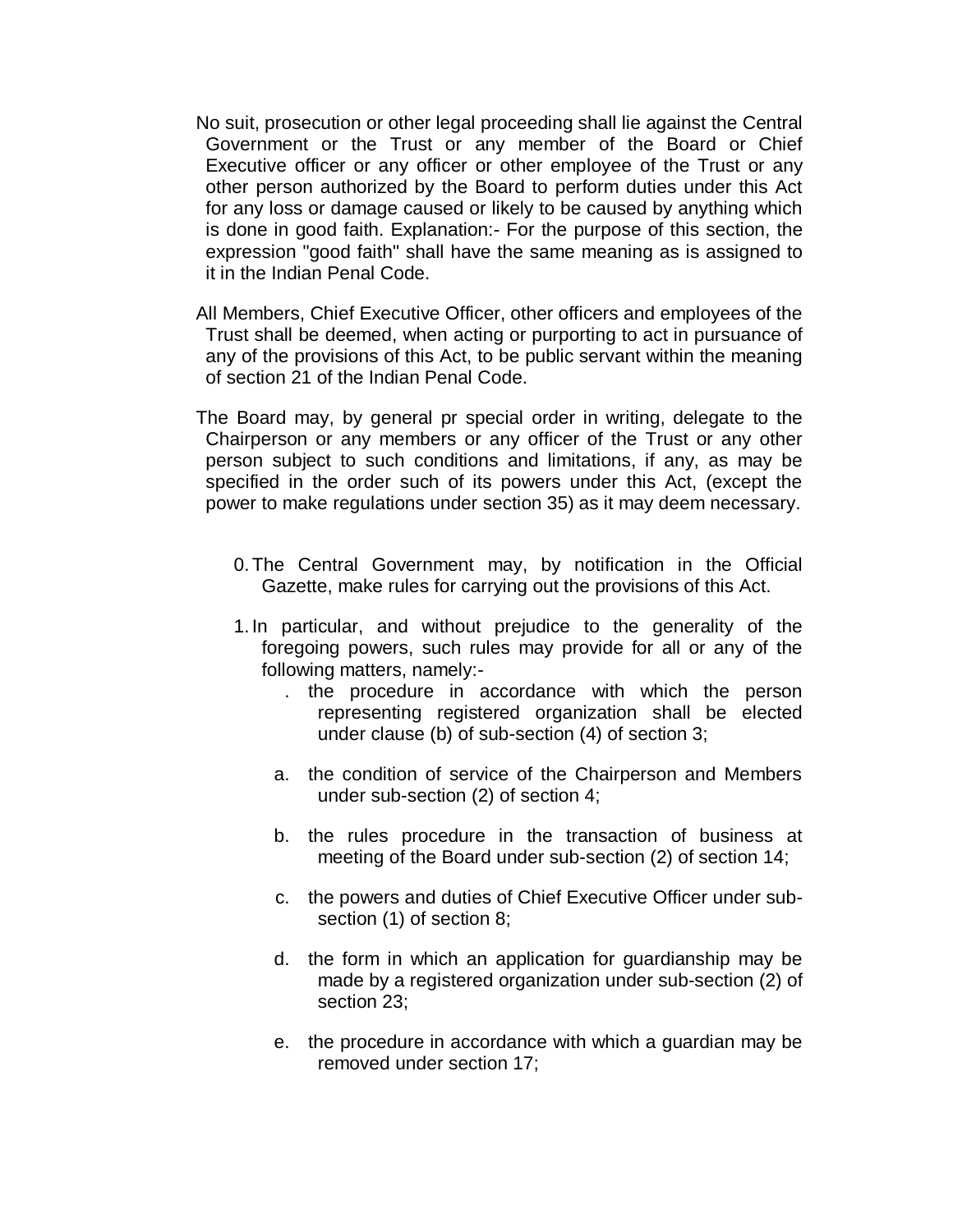- f. the form in which, and the time within which, the budget of the trust shall be forwarded to the Central Government under section 23;
- g. the form in which the annual statement of accounts shall be maintained under sub-section (1) of section 24;
- h. the form in which, and the time within which, the annual reports shall be prepared and forwarded under section 25;
- i. any other matter which is required to be, or may be, prescribed.

The Board may, with the previous approval of the Central Government, by notification in the Official Gazette, make regulations consistent with this Act and rules generally to carry out the purpose of this Act.

In particular, and without prejudice to the generality of the foregoing power, such regulation may provide for all or any of the following matters, namely:-

- . the manner and purpose for which a person may be associated under sub-section (5) of section 3;
- a. the time and place at which the Board shall meet under subsection (6) of section 4;
- b. the terms and conditions of service of, Chief Executive Officer, other officer and employees of the Trust under sub-section (3) of section 8;
- c. the form manner in which the application shall be made for registration under sub-section (2) of section 12 and the particulars which such application shall contain under that subsection;
- d. the manner in which application for guardianship shall be received, proceed and decided by the local level committee under sub-section (4) of section 114;
- e. the particulars of application and orders passed thereon by the local level committee under sub-section (5) of section 14;
- f. the procedure for evaluating the pre-funding status of the registered organization and framing of guidelines for monitoring and evaluating the activities of such registered organization under section 19;